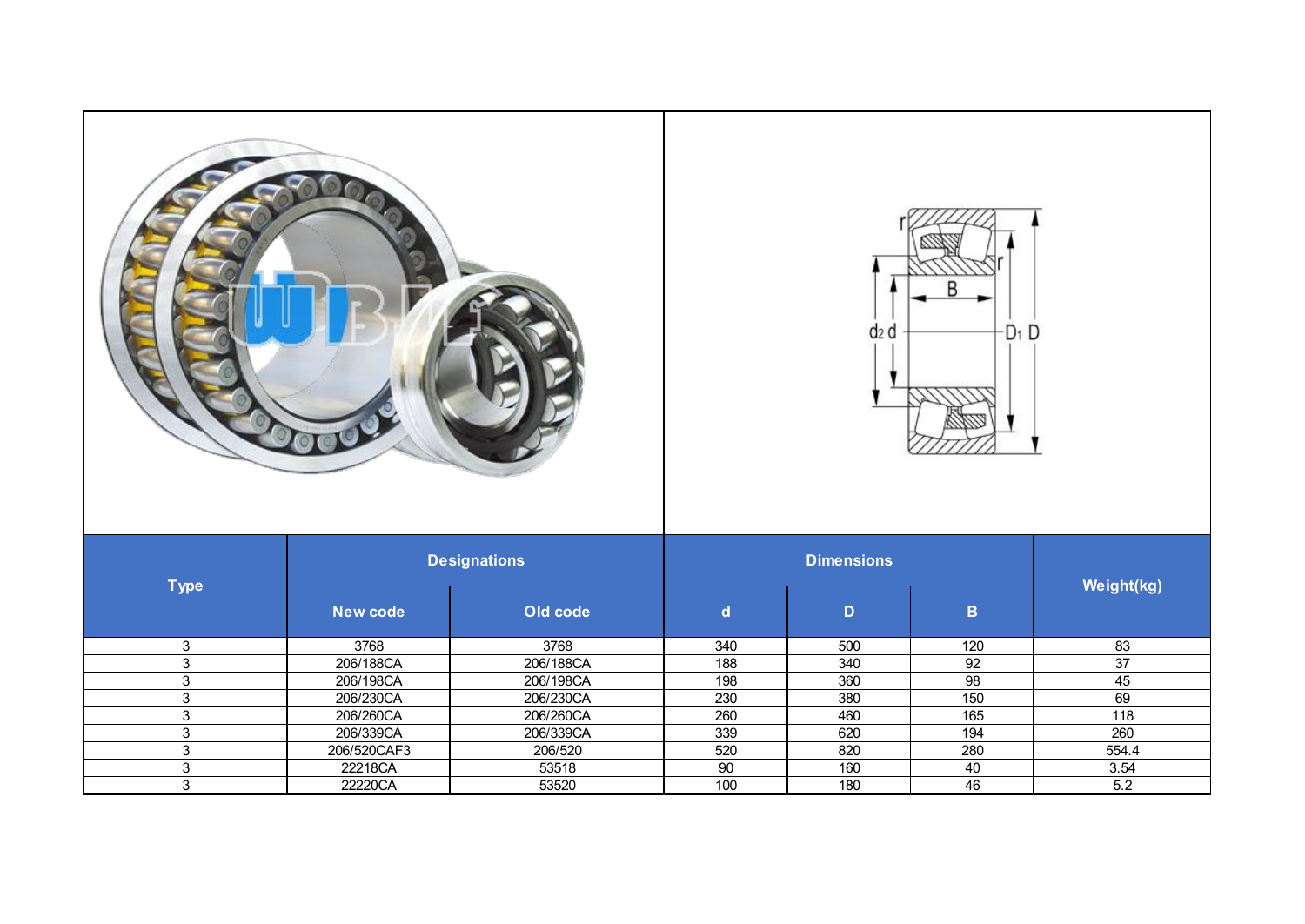| 3              | 22220CC   | 53520     | 100 | 180 | 46              | 5.2             |  |
|----------------|-----------|-----------|-----|-----|-----------------|-----------------|--|
| 3              | 22220MB   | 53520     | 100 | 180 | 46              | 5.02            |  |
| 3              | 22222CA   | 53522     | 110 | 200 | 53              | 7.26            |  |
| 3              | 22222CC   | 53522     | 110 | 200 | 53              | 7.31            |  |
| 3              | 22222MB   | 3522      | 110 | 200 | 53              | 7.31            |  |
| 3              | 22224CA   | 53524     | 120 | 215 | 58              | 9.1             |  |
| 3              | 22224CC   | 53524     | 120 | 215 | 58              | 8.99            |  |
| 3              | 22224MB   | 3524      | 120 | 215 | 58              | 8.99            |  |
| 3              | 22224X2CC | 22224X2CC | 120 | 215 | 80              | 10.8            |  |
| 3              | 22226CA   | 53526     | 130 | 230 | 64              | 11.4            |  |
| 3              | 22226CAF3 | 53526     | 130 | 230 | 64              | 11.3            |  |
| 3              | 22226CC   | 53526     | 130 | 230 | 64              | 11.3            |  |
| 3              | 22226MB   | 3526      | 130 | 230 | 64              | 11.3            |  |
| 3              | 22228CA   | 53528     | 140 | 250 | 68              | 14.2            |  |
| 3              | 22228CAF3 | 53528     | 140 | 250 | 68              | 14.2            |  |
| 3              | 22228CC   | 53528     | 140 | 250 | 68              | $\overline{14}$ |  |
| $\mathfrak{S}$ | 22228MB   | 3528      | 140 | 250 | 68              | $\overline{14}$ |  |
| 3              | 22230CA   | 53530     | 150 | 270 | 73              | 18.4            |  |
| 3              | 22230CAF3 | 53530     | 160 | 290 | 80              | 18              |  |
| 3              | 22230CC   | 53530     | 150 | 270 | 73              | 18.4            |  |
| 3              | 22230MB   | 3530      | 150 | 270 | 73              | 18              |  |
| $\mathfrak{S}$ | 22232CA   | 53532     | 160 | 290 | 80              | 23.3            |  |
| $\overline{3}$ | 22232CAF3 | 53532     | 150 | 270 | 73              | 24.6            |  |
| 3              | 22232CC   | 53532     | 160 | 290 | 80              | 24.6            |  |
| 3              | 22232MB   | 3532      | 160 | 290 | 80              | 24.6            |  |
| $\overline{3}$ | 22234CA   | 53534     | 170 | 310 | 86              | 28.9            |  |
| 3              | 22234CAF3 | 53534     | 170 | 310 | 86              | 28              |  |
| 3              | 22234CC   | 53534     | 170 | 310 | 86              | 28.116          |  |
| 3              | 22234MB   | 3534      | 170 | 310 | 86              | 28.116          |  |
| 3              | 22236CA   | 53536     | 180 | 320 | 86              | 31              |  |
| 3              | 22236CAF3 | 53536     | 180 | 320 | 86              | 30              |  |
| 3              | 22236CC   | 53536     | 180 | 320 | 86              | 29.4            |  |
| 3              | 22236MB   | 3536      | 180 | 320 | 86              | 29.4            |  |
| $\mathsf 3$    | 22238CA   | 53538     | 190 | 340 | 92              | $\overline{37}$ |  |
| $\mathfrak{S}$ | 22238CAF3 | 53538     | 190 | 340 | $\overline{92}$ | 35.5            |  |
| 3              | 22238CC   | 53538     | 190 | 340 | 92              | 35.52           |  |
| 3              | 22238MB   | 3538      | 190 | 340 | 92              | 35.52           |  |
| 3              | 22240CA   | 53540     | 200 | 360 | 98              | 44.2            |  |
| 3              | 22240CAF3 | 53540     | 200 | 360 | 98              | 42.4            |  |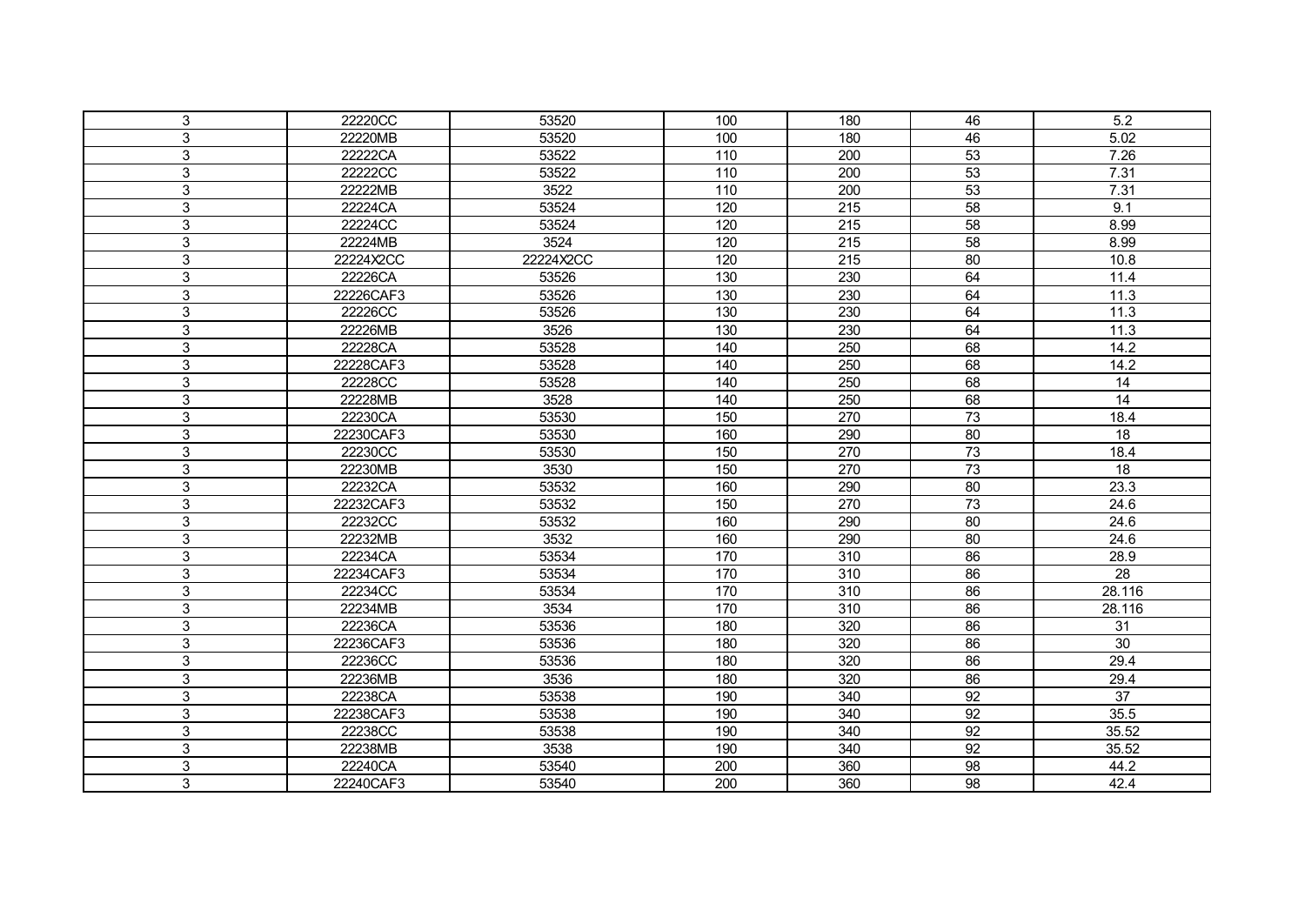| 3              | 22240CC   | 53540 | 200             | 360              | 98  | 42.4             |
|----------------|-----------|-------|-----------------|------------------|-----|------------------|
| 3              | 22240MB   | 3540  | 200             | 360              | 98  | 42.4             |
| 3              | 22244CA   | 53544 | 220             | 400              | 108 | 60               |
| $\mathfrak{S}$ | 22244CAF3 | 53544 | 220             | 400              | 108 | 58.5             |
| 3              | 22244CC   | 53544 | 220             | 400              | 108 | 58.5             |
| 3              | 22244MB   | 3544  | 220             | 400              | 108 | 58.5             |
| 3              | 22248CA   | 53548 | 240             | 440              | 120 | 84.9             |
| 3              | 22248CAF3 | 53548 | 240             | 440              | 120 | 80               |
| 3              | 22248CC   | 53548 | 240             | 440              | 120 | 80               |
| $\mathbf{3}$   | 22248MB   | 3548  | 240             | 440              | 120 | 80               |
| $\mathfrak{S}$ | 22252CA   | 53552 | 260             | 480              | 130 | 106              |
| $\mathfrak{S}$ | 22252CAF3 | 53552 | 260             | 480              | 130 | 104              |
| $\mathfrak{S}$ | 22252CC   | 53552 | 260             | 480              | 130 | 104              |
| $\mathsf 3$    | 22252MB   | 3552  | 260             | 480              | 130 | 103.7            |
| 3              | 22256CA   | 53556 | 280             | 500              | 130 | 111              |
| 3              | 22256CAF3 | 53556 | 280             | 500              | 130 | 109              |
| $\mathfrak{S}$ | 22256CC   | 53556 | 280             | 500              | 130 | 110              |
| 3              | 22256MB   | 3556  | 280             | 500              | 130 | 109.3            |
| 3              | 22260CA   | 53560 | 300             | 540              | 140 | 137.7            |
| $\mathsf 3$    | 22260CAF3 | 53560 | 300             | 540              | 140 | $\frac{1}{43}$   |
| 3              | 22260CC   | 53560 | 300             | 540              | 140 | 143              |
| $\mathfrak{S}$ | 22260MB   | 3560  | 300             | 540              | 140 | $\frac{1}{143}$  |
| $\overline{3}$ | 22264CA   | 53564 | 320             | 580              | 150 | 178              |
| 3              | 22264CC   | 53564 | 320             | 580              | 150 | 172              |
| $\mathsf 3$    | 22264MB   | 3564  | 320             | 580              | 150 | $\frac{1}{172}$  |
| $\overline{3}$ | 22268CA   | 53568 | 340             | 620              | 165 | 230.9            |
| 3              | 22268MB   | 3568  | 340             | 620              | 165 | 230.9            |
| $\mathsf 3$    | 22272CA   | 53572 | 360             | 650              | 170 | 250              |
| $\mathfrak{S}$ | 22272MB   | 3572  | 360             | 650              | 170 | 250.1            |
| 3              | 22276MB   | 3576  | 380             | 680              | 175 | 279              |
| 3              | 22280CA   | 53580 | 400             | 720              | 185 | $\overline{345}$ |
| 3              | 22280MB   | 3580  | 400             | 720              | 185 | 345              |
| 3              | 22318CA   | 53618 | 90              | 190              | 64  | 8.67             |
| $\mathsf 3$    | 22318MB   | 3618  | 90              | 190              | 64  | 8.8              |
| $\mathfrak{S}$ | 22319CA   | 53619 | $\overline{95}$ | 200              | 67  | 10.4             |
| 3              | 22320CA   | 53620 | 100             | 215              | 73  | 13               |
| $\mathsf 3$    | 22320CAF3 | 53620 | 100             | 215              | 73  | $\overline{13}$  |
| $\mathfrak{S}$ | 22320CC   | 53620 | 100             | 215              | 73  | 13               |
| 3              | 22320MB   | 3620  | 100             | $\overline{215}$ | 73  | 12.8             |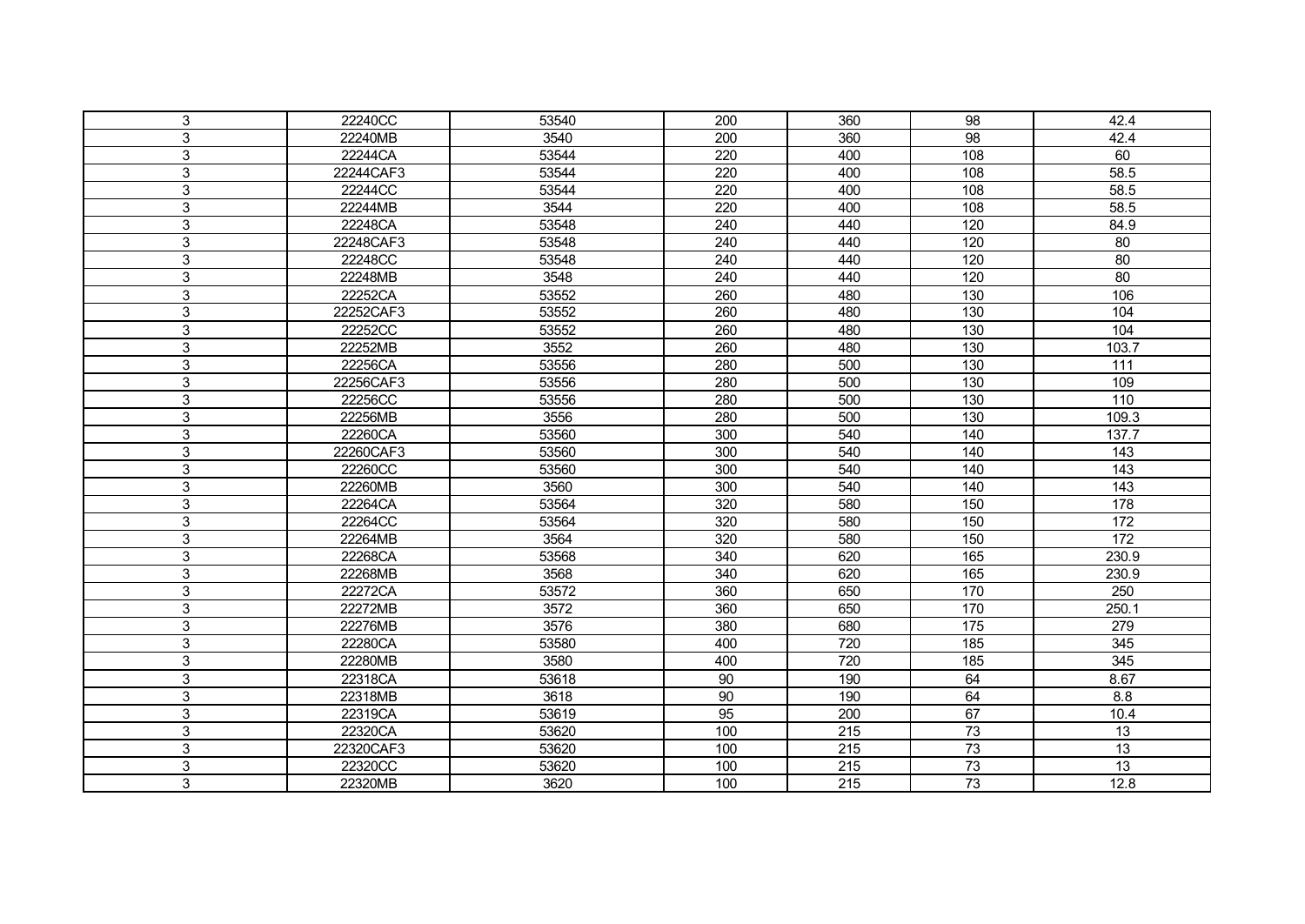| 3 | 22322CA           | 53622             | 110 | 240 | 80  | 18                |
|---|-------------------|-------------------|-----|-----|-----|-------------------|
| 3 | 22322CAF3         | 53622             | 110 | 240 | 80  | 17.5              |
| 3 | 22322CC           | 53622             | 110 | 240 | 80  | 17.5              |
| 3 | 22322MB           | 3622              | 110 | 240 | 80  | 17.5              |
| 3 | 22324CA           | 53624             | 120 | 260 | 86  | $\overline{21.7}$ |
| 3 | 22324CAF3         | 53624             | 120 | 260 | 86  | 22                |
| 3 | 22324CC           | 53624             | 120 | 260 | 86  | 22.2              |
| 3 | 22324CCJA/P6      | 22324CCJA/P6      | 120 | 260 | 86  | 22.2              |
| 3 | 22324MB           | 3624              | 120 | 260 | 86  | 22.2              |
| 3 | 22326CA           | 53626             | 130 | 280 | 93  | 26.9              |
| 3 | 22326CAF3         | 53626             | 130 | 280 | 93  | 27.5              |
| 3 | 22326CC           | 53626             | 130 | 280 | 93  | 27.5              |
| 3 | 22326CCJA/P6      | 22326CCJA/P6      | 130 | 280 | 93  | 27.5              |
| 3 | 22326MB           | 3626              | 130 | 280 | 93  | 27.5              |
| 3 | 22328CAF3         | 53628             | 140 | 300 | 102 | 35.1              |
| 3 | 22328CC           | 53628             | 140 | 300 | 102 | 34.7              |
| 3 | 22328CCJA/P6      | 22328CCJA/P6      | 140 | 300 | 102 | 34.7              |
| 3 | 22328MB           | 3628              | 140 | 300 | 102 | 34.7              |
| 3 | 22330CA           | 53630             | 150 | 320 | 108 | 41.9              |
| 3 | 22330CA/C3W33-FJK | 22330CA/C3W33-FJK | 150 | 320 | 108 | 41.9              |
| 3 | 22330CAF3         | 53630             | 150 | 320 | 108 | 41.9              |
| 3 | 22330CC           | 53630             | 150 | 320 | 108 | 42.07             |
| 3 | 22330MB           | 3630              | 150 | 320 | 108 | 42.07             |
| 3 | 22332CA           | 53632             | 160 | 340 | 114 | 50.3              |
| 3 | 22332CAF3         | 53632             | 160 | 340 | 114 | 49.5              |
| 3 | 22332CC           | 53632             | 160 | 340 | 114 | 49.5              |
| 3 | 22332MB           | 3632              | 160 | 340 | 114 | 49.5              |
| 3 | 22334CA           | 53634             | 170 | 360 | 120 | 60.1              |
| 3 | 22334CAF3         | 53634             | 170 | 360 | 120 | 58.8              |
| 3 | 22334CC           | 53634             | 170 | 360 | 120 | 58.8              |
| 3 | 22334MB           | 3634              | 170 | 360 | 120 | 58.8              |
| 3 | 22336CA           | 53636             | 180 | 380 | 126 | 71                |
| 3 | 22336CAF3         | 53636             | 180 | 380 | 126 | 70.1              |
| 3 | 22336CC           | 53636             | 180 | 380 | 126 | 70.1              |
| 3 | 22336MB           | 3636              | 180 | 380 | 126 | 70.1              |
| 3 | 22338CA           | 53638             | 190 | 400 | 132 | 80.6              |
| 3 | 22338CAF3         | 53638             | 190 | 400 | 132 | 80.6              |
| 3 | 22338CC           | 53638             | 190 | 400 | 132 | 81.3              |
| 3 | 22338MB           | 3638              | 190 | 400 | 132 | 81.3              |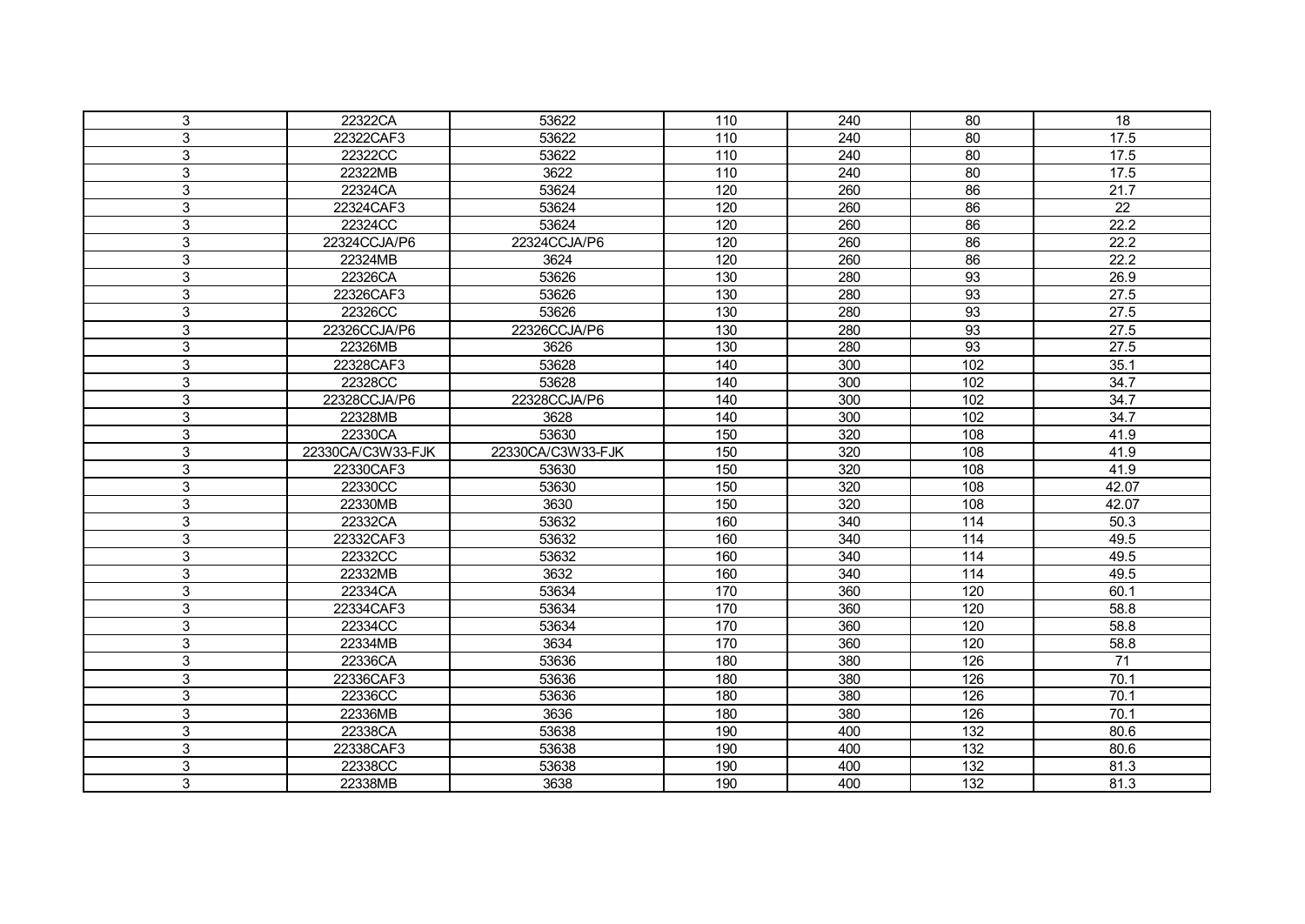| 3<br>22340CA<br>53640<br>200<br>420<br>138<br>3<br>22340CAF3<br>53640<br>200<br>420<br>138<br>3<br>22340CC<br>53640<br>200<br>420<br>138<br>3640<br>3<br>22340MB<br>200<br>420<br>138<br>3<br>53644<br>220<br>460<br>145<br>22344CA<br>3<br>53644<br>460<br>22344CAF3<br>220<br>145 | 96<br>92.5<br>92.5<br>92.5 |
|-------------------------------------------------------------------------------------------------------------------------------------------------------------------------------------------------------------------------------------------------------------------------------------|----------------------------|
|                                                                                                                                                                                                                                                                                     |                            |
|                                                                                                                                                                                                                                                                                     |                            |
|                                                                                                                                                                                                                                                                                     |                            |
|                                                                                                                                                                                                                                                                                     |                            |
|                                                                                                                                                                                                                                                                                     | 120                        |
|                                                                                                                                                                                                                                                                                     | 117                        |
| 3<br>22344CC<br>53644<br>220<br>460<br>145                                                                                                                                                                                                                                          | 117                        |
| 3<br>3644<br>22344MB<br>220<br>460<br>145                                                                                                                                                                                                                                           | 117                        |
| 3<br>22348CA<br>53648<br>240<br>500<br>155                                                                                                                                                                                                                                          | 151                        |
| 3<br>22348CAF3<br>53648<br>240<br>500<br>155                                                                                                                                                                                                                                        | 146                        |
| 3<br>155<br>22348CC<br>53648<br>240<br>500                                                                                                                                                                                                                                          | 146                        |
| 3<br>3648<br>155<br>22348MB<br>240<br>500                                                                                                                                                                                                                                           | 146                        |
| 3<br>53652<br>22352CA<br>260<br>540<br>165                                                                                                                                                                                                                                          | 191.3                      |
| 3<br>53652<br>22352CAF3<br>260<br>540<br>165                                                                                                                                                                                                                                        | 181                        |
| 3<br>22352CC<br>53652<br>260<br>540<br>165                                                                                                                                                                                                                                          | 181                        |
| 3652<br>3<br>22352MB<br>260<br>540<br>165                                                                                                                                                                                                                                           | 181                        |
| 3<br>22356CA<br>53656<br>280<br>580<br>175                                                                                                                                                                                                                                          | 238                        |
| 3<br>53656<br>580<br>22356CAF3<br>280<br>175                                                                                                                                                                                                                                        | 220                        |
| 3<br>22356CC<br>53656<br>280<br>580<br>175                                                                                                                                                                                                                                          | 220                        |
| 3<br>22356MB<br>580<br>3656<br>280<br>175                                                                                                                                                                                                                                           | 220                        |
| 3<br>22360CA<br>53660<br>300<br>620<br>185                                                                                                                                                                                                                                          | 283.5                      |
| 3<br>53660<br>185<br>22360CAF3<br>300<br>620                                                                                                                                                                                                                                        | 283.5                      |
| 3<br>3660<br>300<br>620<br>185<br>22360MB                                                                                                                                                                                                                                           | 283.5                      |
| 3<br>22364CA<br>53664<br>320<br>670<br>200                                                                                                                                                                                                                                          | 360.7                      |
| 3<br>710<br>22368CA<br>53668<br>340<br>212                                                                                                                                                                                                                                          | 428.7                      |
| 3<br>22368MB<br>3668<br>710<br>212<br>340                                                                                                                                                                                                                                           | 430                        |
| 3<br>22372CA<br>53672<br>360<br>750<br>244                                                                                                                                                                                                                                          | 465                        |
| 3<br>3672<br>360<br>750<br>244<br>22372MB                                                                                                                                                                                                                                           | 465                        |
| 3<br>53680<br>22380CA<br>400<br>820<br>243                                                                                                                                                                                                                                          | 625                        |
| 3<br>22380MB<br>3680<br>820<br>243<br>400                                                                                                                                                                                                                                           | 625                        |
| 3<br>30531/1000<br>1000<br>1420<br>308<br>230/1000CA                                                                                                                                                                                                                                | 1630                       |
| 3<br>230/1000CAF3<br>230/1000<br>1000<br>1420<br>308                                                                                                                                                                                                                                | 1630                       |
| 3<br>1180<br>1660<br>355<br>230/1180CA<br>230/1180CA                                                                                                                                                                                                                                | 2460                       |
| 3<br>355<br>1180<br>1660<br>230/1180CAF3<br>230/1180CAF3                                                                                                                                                                                                                            | 2460                       |
| 3<br>167<br>500<br>720<br>230/500CA<br>30531/500                                                                                                                                                                                                                                    | 236                        |
| 3<br>30031/500<br>500<br>720<br>167<br>230/500MB                                                                                                                                                                                                                                    | 238                        |
| 3<br>230/530CA<br>30531/530<br>530<br>780<br>185                                                                                                                                                                                                                                    | 311                        |
| 3<br>530<br>780<br>230/530MB<br>30031/530<br>185                                                                                                                                                                                                                                    | 313                        |
| 3<br>820<br>230/560CA<br>30531/560<br>560<br>195                                                                                                                                                                                                                                    | 367                        |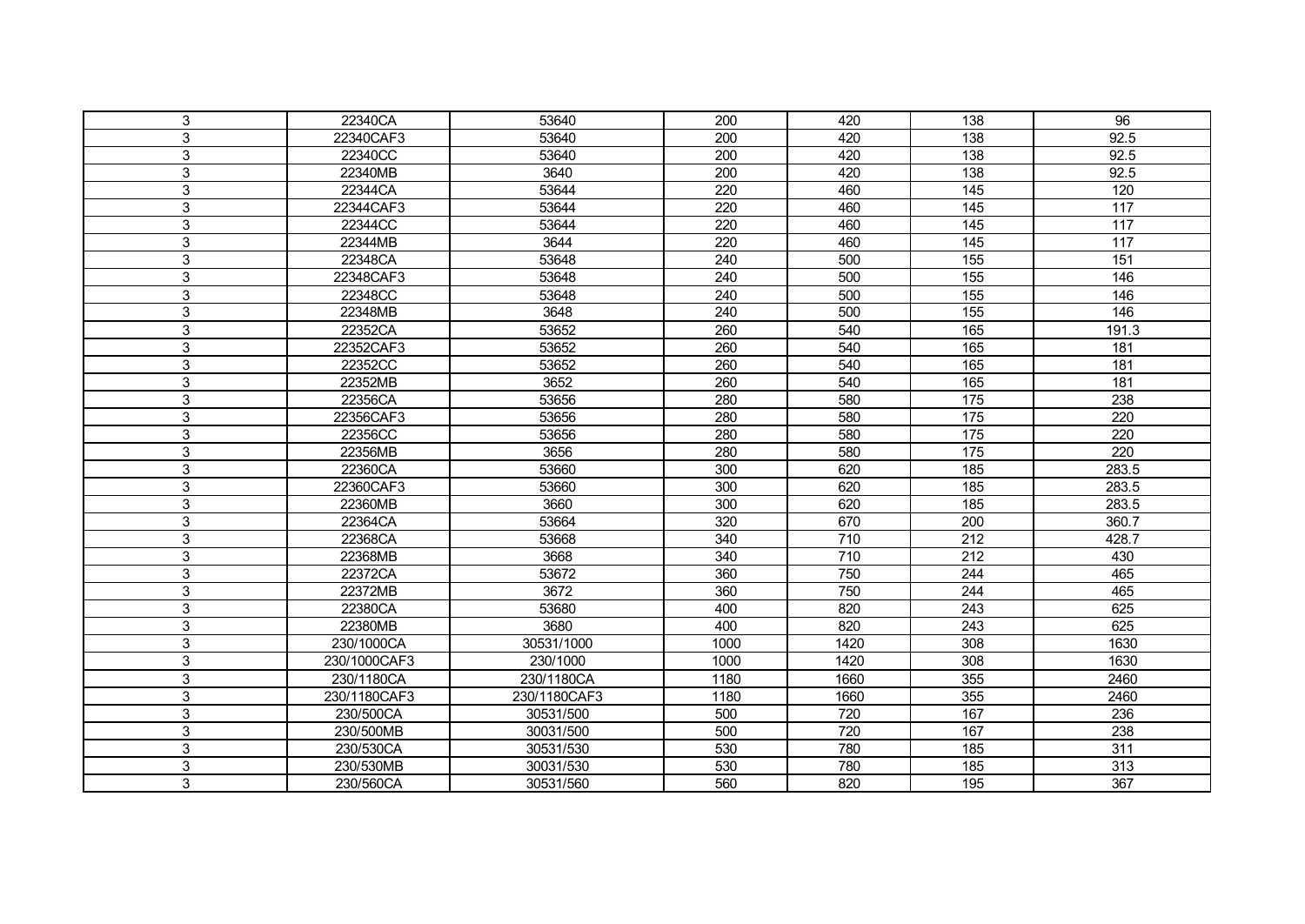| 3 | 230/560CAF3 | 30531/560 | 560 | 820              | 195              | 367              |
|---|-------------|-----------|-----|------------------|------------------|------------------|
| 3 | 230/600CA   | 30531/600 | 600 | 870              | 200              | 417              |
| 3 | 230/600MB   | 30031/600 | 600 | 870              | $\overline{200}$ | 417              |
| 3 | 230/630CA   | 30531/630 | 630 | 920              | 212              | $\overline{511}$ |
| 3 | 230/630CAF3 | 30531/630 | 630 | $\overline{920}$ | $\overline{212}$ | $\overline{511}$ |
| 3 | 230/670CA   | 30531/670 | 670 | 980              | 230              | 600              |
| 3 | 230/670CAF3 | 30531/670 | 670 | 980              | 230              | 655              |
| 3 | 230/700CAF3 | 30531/700 | 700 | 1020             | 250              | 689              |
| 3 | 230/710CA   | 30531/710 | 710 | 1030             | 236              | 684              |
| 3 | 230/750CA   | 30531/750 | 750 | 1090             | 250              | 814              |
| 3 | 230/750MB   | 30031/750 | 750 | 1090             | 250              | 814              |
| 3 | 230/800CA   | 30531/800 | 800 | 1150             | 258              | 870              |
| 3 | 230/800CAF3 | 30531/800 | 800 | 1150             | 258              | 870              |
| 3 | 230/850CA   | 30531/850 | 850 | 1220             | 272              | 1070             |
| 3 | 230/900CA   | 30531/900 | 900 | 1280             | 280              | 1207             |
| 3 | 230/900CAF3 | 30531/900 | 900 | 1280             | 280              | 1207             |
| 3 | 230/950CA   | 230/950CA | 950 | 1360             | 300              | 1422             |
| 3 | 23022CA     | 3053122   | 110 | 170              | 45               | $\overline{3.7}$ |
| 3 | 23022CC     | 3053122   | 110 | 170              | 45               | 3.54             |
| 3 | 23022MB     | 3003122   | 110 | 170              | 45               | $\overline{3.7}$ |
| 3 | 23024CA     | 3053124   | 120 | 180              | 46               | 4.44             |
| 3 | 23024CAF3   | 3053124   | 120 | 180              | 46               | 4.44             |
| 3 | 23024CC     | 3053124   | 120 | 180              | 46               | 4.44             |
| 3 | 23024MB     | 3003124   | 120 | 180              | 46               | 4.44             |
| 3 | 23026CA     | 3053126   | 130 | $\overline{200}$ | 52               | 6.6              |
| 3 | 23026CAF3   | 3053126   | 130 | 200              | 52               | 6.53             |
| 3 | 23026CC     | 3053126   | 130 | $\overline{200}$ | 52               | 6.53             |
| 3 | 23026MB     | 3003126   | 130 | 200              | 52               | 6.53             |
| 3 | 23028CA     | 3053128   | 140 | 210              | 53               | 6.8              |
| 3 | 23028CAF3   | 3053128   | 140 | 210              | 53               | 6.7              |
| 3 | 23028CC     | 3053128   | 140 | 210              | 53               | 6.7              |
| 3 | 23028MB     | 3003128   | 140 | 210              | 53               | 6.7              |
| 3 | 23030CA     | 3053130   | 150 | 225              | 56               | 8                |
| 3 | 23030CAF3   | 3053130   | 150 | 225              | 56               | 8                |
| 3 | 23030CC     | 3053130   | 150 | $\overline{225}$ | $\overline{56}$  | 7.84             |
| 3 | 23030MB     | 3003130   | 150 | 225              | 56               | 7.84             |
| 3 | 23032CA     | 3053132   | 160 | 240              | 60               | 9.76             |
| 3 | 23032CAF3   | 3053132   | 160 | 240              | 60               | 10               |
| 3 | 23032CC     | 3053132   | 160 | 240              | 60               | 9.76             |
|   |             |           |     |                  |                  |                  |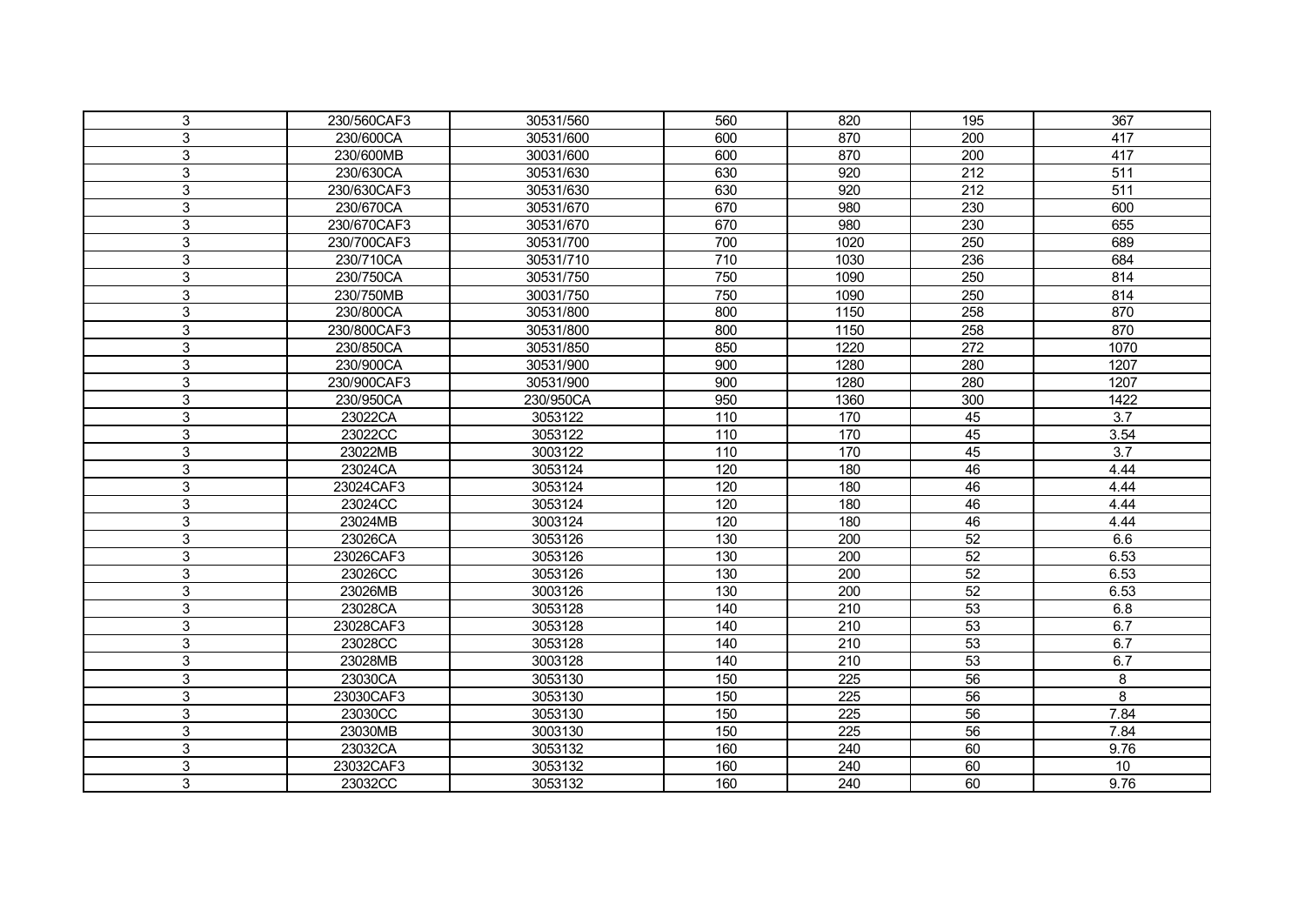| 3              | 23032MB   | 3003132 | 160 | 240 | 60              | 10                |
|----------------|-----------|---------|-----|-----|-----------------|-------------------|
| 3              | 23034CA   | 3053134 | 170 | 260 | 67              | 13                |
| 3              | 23034CAF3 | 3053134 | 160 | 240 | 60              | 12.8              |
| 3              | 23034CC   | 3053134 | 170 | 260 | 67              | 12.8              |
| 3              | 23034MB   | 3003134 | 170 | 260 | 67              | 12.8              |
| 3              | 23036CA   | 3053136 | 180 | 280 | $\overline{74}$ | 17.1              |
| 3              | 23036CAF3 | 3053136 | 180 | 280 | 74              | 17.1              |
| 3              | 23036CC   | 3053136 | 180 | 280 | 74              | 17.1              |
| 3              | 23036MB   | 3003136 | 180 | 280 | 74              | 17.2              |
| 3              | 23038CA   | 3053138 | 190 | 290 | 75              | 17.4              |
| 3              | 23038CAF3 | 3053138 | 190 | 290 | 75              | $\overline{18}$   |
| 3              | 23038CC   | 3053138 | 190 | 290 | 75              | $\overline{18}$   |
| 3              | 23038MB   | 3003138 | 190 | 290 | 75              | $\overline{18}$   |
| 3              | 23040CA   | 3053140 | 200 | 310 | $\overline{82}$ | 23.4              |
| 3              | 23040CAF3 | 3053140 | 200 | 310 | $\overline{82}$ | 23.4              |
| 3              | 23040CC   | 3053140 | 200 | 310 | $\overline{82}$ | 23.4              |
| 3              | 23040MB   | 3003140 | 200 | 310 | $\overline{82}$ | 23.1              |
| 3              | 23044CA   | 3053144 | 220 | 340 | 90              | 31.7              |
| 3              | 23044CAF3 | 3053144 | 220 | 340 | 90              | 30                |
| 3              | 23044CC   | 3053144 | 220 | 340 | 90              | 29.8              |
| 3              | 23044MB   | 3003144 | 220 | 340 | 90              | 29.8              |
| 3              | 23048CA   | 3053148 | 240 | 360 | 92              | 34.1              |
| 3              | 23048CAF3 | 3053148 | 240 | 360 | 92              | $\overline{33}$   |
| 3              | 23048CC   | 3053148 | 240 | 360 | 92              | 33.1              |
| 3              | 23048MB   | 3003148 | 240 | 360 | 92              | 33.1              |
| $\overline{3}$ | 23052CA   | 3053152 | 260 | 400 | 104             | 49.8              |
| 3              | 23052CAF3 | 3053152 | 260 | 400 | 104             | 48                |
| 3              | 23052CC   | 3053152 | 260 | 400 | 104             | 47.6              |
| 3              | 23052MB   | 3003152 | 260 | 400 | 104             | 47.6              |
| 3              | 23056CA   | 3053156 | 280 | 420 | 106             | 54.1              |
| 3              | 23056CAF3 | 3053156 | 280 | 420 | 106             | 51                |
| 3              | 23056CC   | 3053156 | 280 | 420 | 106             | $\overline{51}$   |
| 3              | 23056MB   | 3003156 | 280 | 420 | 106             | 50.9              |
| 3              | 23060CA   | 3053160 | 300 | 460 | 118             | 75.2              |
| 3              | 23060CAF3 | 3053160 | 300 | 460 | 118             | 71.8              |
| 3              | 23060CC   | 3053160 | 300 | 460 | 118             | 71.8              |
| 3              | 23060MB   | 3003160 | 300 | 460 | 118             | 71.8              |
| 3              | 23064CA   | 3053164 | 320 | 480 | 121             | 77.2              |
| 3              | 23064CAF3 | 3053164 | 320 | 480 | 121             | $\overline{77.2}$ |
|                |           |         |     |     |                 |                   |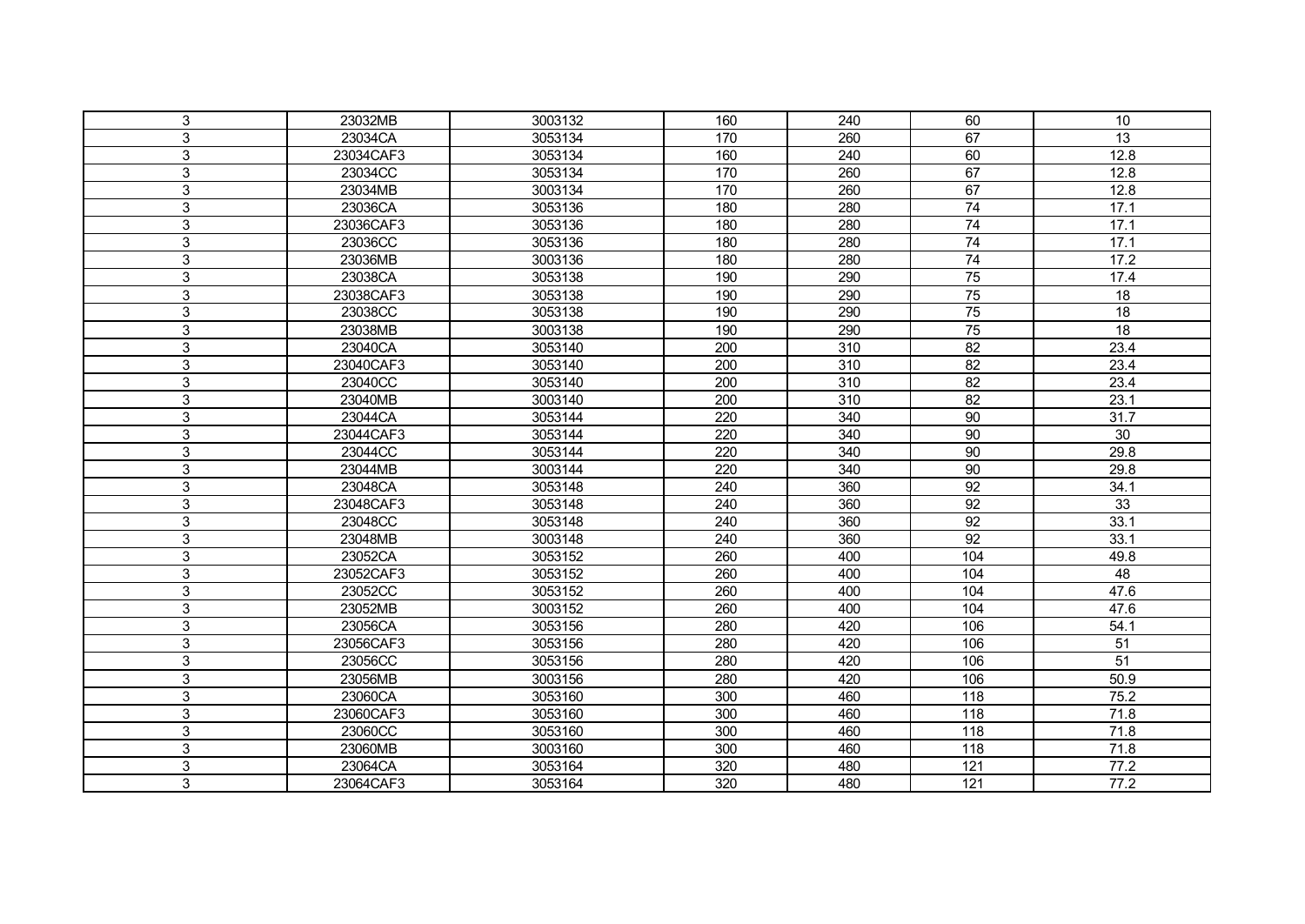| 3              | 23064CC       | 3053164       | 320 | 480 | 121              | 77.2             |
|----------------|---------------|---------------|-----|-----|------------------|------------------|
| 3              | 23064MB       | 3003164       | 320 | 480 | 121              | 77.2             |
| 3              | 23068CA       | 3053168       | 340 | 520 | $\overline{133}$ | 102              |
| 3              | 23068CAF3     | 3053168       | 340 | 520 | 133              | 102              |
| 3              | 23068CC       | 3053168       | 340 | 520 | 133              | 102              |
| 3              | 23068MB       | 3003168       | 340 | 520 | 133              | 102              |
| 3              | 23068X3MB/W33 | 23068X3MB/W33 | 340 | 500 | 120              | $\overline{82}$  |
| 3              | 23072CA       | 3053172       | 360 | 540 | 134              | 108              |
| 3              | 23072CAF3     | 3053172       | 360 | 540 | 134              | 108              |
| 3              | 23072CC       | 3053172       | 360 | 540 | 134              | 108              |
| $\mathfrak{S}$ | 23072MB       | 3003172       | 360 | 540 | 134              | 108              |
| 3              | 23076CA       | 3053176       | 380 | 560 | 135              | 113              |
| 3              | 23076CAF3     | 3053176       | 380 | 560 | 135              | $\frac{1}{13}$   |
| $\overline{3}$ | 23076CC       | 3053176       | 380 | 560 | 135              | 113              |
| 3              | 23080CA       | 3053180       | 400 | 600 | 148              | $\overline{147}$ |
| 3              | 23080CAF3     | 3053180       | 400 | 600 | 148              | 147              |
| 3              | 23080CC       | 3053180       | 400 | 600 | 148              | 147              |
| 3              | 23080MB       | 3003180       | 400 | 600 | 148              | 147              |
| 3              | 23080X3MB     | 23080X3MB     | 400 | 590 | 142              | $\overline{134}$ |
| 3              | 23084CA       | 3053184       | 420 | 620 | 150              | 158              |
| 3              | 23084CC       | 3053184       | 420 | 620 | 150              | 157              |
| $\mathfrak{S}$ | 23088CA       | 3053188       | 440 | 650 | 157              | 185              |
| 3              | 23088CC       | 23088CC       | 440 | 650 | 157              | 192              |
| 3              | 23092CA       | 3053192       | 460 | 680 | 163              | 223              |
| 3              | 23092CAF3     | 3053192       | 460 | 680 | 163              | 223              |
| 3              | 23096CA       | 3053196       | 480 | 700 | 165              | 231              |
| 3              | 23096CAF3     | 3053196       | 480 | 700 | 165              | $\overline{231}$ |
| 3              | 23096CC       | 23096CC       | 480 | 700 | 165              | $\overline{231}$ |
| 3              | 231/500CA     | 30537/500     | 500 | 830 | 264              | 583              |
| 3              | 231/530CA     | 30537/530     | 530 | 870 | 272              | 645              |
| 3              | 231/560CA     | 30537/560     | 560 | 920 | 280              | 756              |
| 3              | 231/560CAF3   | 30537/560     | 560 | 920 | 280              | 756              |
| 3              | 231/600CA     | 30537/600     | 600 | 980 | 300              | 900              |
| $\mathfrak{S}$ | 23120CA       | 3053720       | 100 | 165 | 52               | 4.36             |
| 3              | 23120CAF3     | 3053720       | 110 | 180 | 56               | 4.36             |
| 3              | 23120CC       | 3053720       | 100 | 165 | 52               | 4.36             |
| 3              | 23120MB       | 3003720       | 100 | 165 | 52               | 4.36             |
| 3              | 23120X2CC     | 23120X2CC     | 100 | 165 | 52               | 5                |
| 3              | 23121CA       | 3053721       | 105 | 175 | $\overline{56}$  | $\overline{5.7}$ |
|                |               |               |     |     |                  |                  |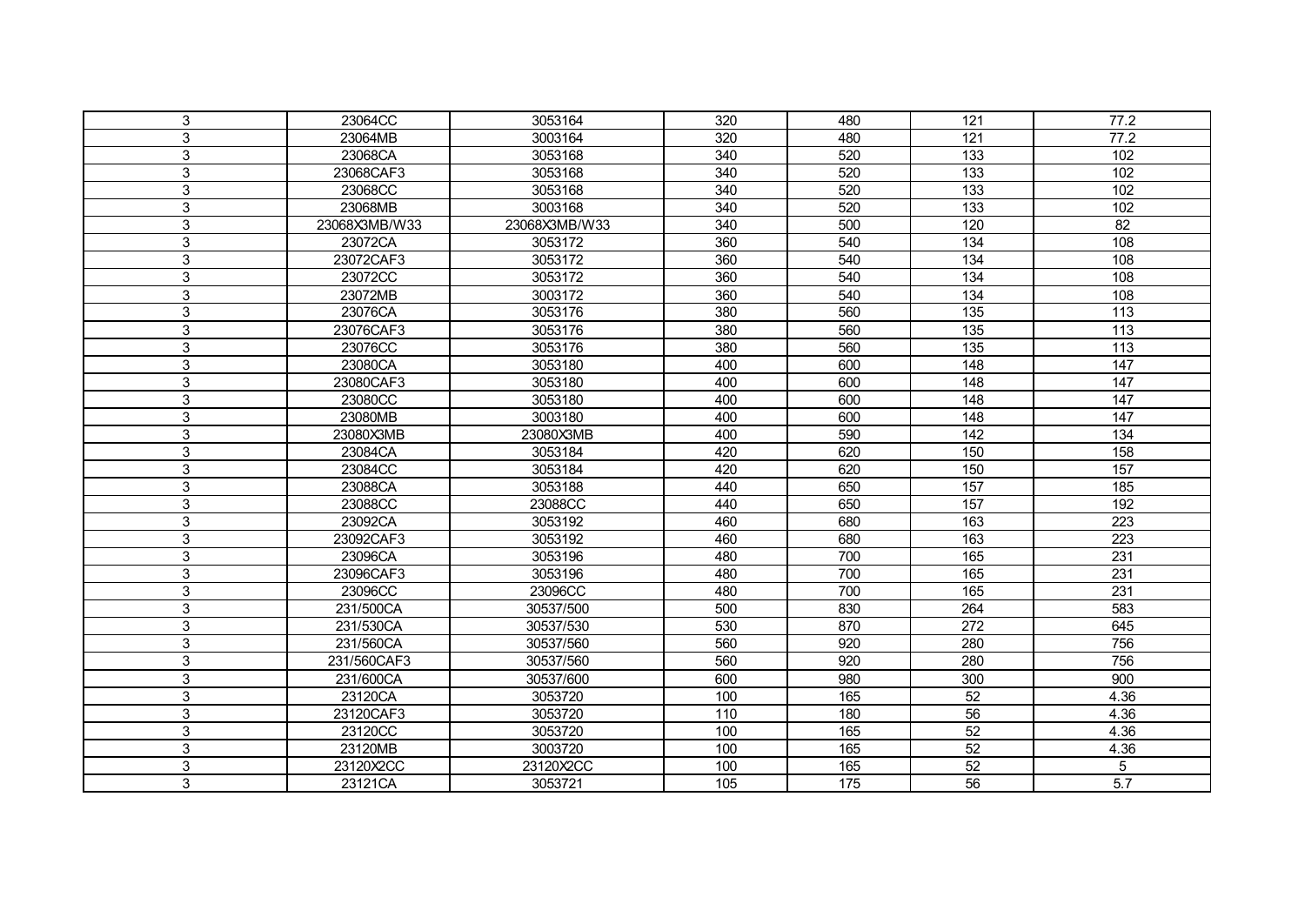| 3 | 23122CA   | 3053722 | 110 | 180              | 56              | 6                |
|---|-----------|---------|-----|------------------|-----------------|------------------|
| 3 | 23122CAF3 | 3053722 | 110 | 180              | 56              | $\overline{5.7}$ |
| 3 | 23122CC   | 3053722 | 110 | 180              | $\overline{56}$ | 5.69             |
| 3 | 23122MB   | 3003722 | 110 | 180              | $\overline{56}$ | 5.69             |
| 3 | 23124CA   | 3053724 | 120 | 200              | 62              | 8.2              |
| 3 | 23124CAF3 | 3053724 | 120 | 200              | 62              | 8.2              |
| 3 | 23124CC   | 3053724 | 120 | 200              | 62              | 8.2              |
| 3 | 23124MB   | 3003724 | 120 | 200              | 62              | 8.2              |
| 3 | 23126CA   | 3053726 | 130 | 210              | 64              | 8.72             |
| 3 | 23126CAF3 | 3053726 | 130 | 210              | 64              | 8.72             |
| 3 | 23126CC   | 3053726 | 130 | 210              | 64              | 8.72             |
| 3 | 23126MB   | 3003726 | 130 | 210              | 64              | 8.72             |
| 3 | 23128CA   | 3053728 | 140 | 225              | 68              | 10.67            |
| 3 | 23128CAF3 | 3053728 | 140 | $\overline{225}$ | 68              | 10.67            |
| 3 | 23128CC   | 3053728 | 140 | 225              | 68              | 10.2             |
| 3 | 23128MB   | 3003728 | 140 | 225              | 68              | 10.2             |
| 3 | 23130CA   | 3053730 | 150 | 250              | 80              | 15.8             |
| 3 | 23130CAF3 | 3053730 | 150 | 250              | 80              | 16.5             |
| 3 | 23130CC   | 3053730 | 150 | 250              | 80              | 16.5             |
| 3 | 23130MB   | 3003730 | 150 | 250              | 80              | 16.5             |
| 3 | 23132CA   | 3053732 | 160 | 270              | 86              | 19.5             |
| 3 | 23132CAF3 | 3053732 | 160 | 270              | 86              | 19.8             |
| 3 | 23132CC   | 3053732 | 160 | 270              | 86              | 19.8             |
| 3 | 23132MB   | 3003732 | 160 | 270              | 86              | 19.8             |
| 3 | 23134CA   | 3053734 | 170 | 280              | 88              | 21.3             |
| 3 | 23134CAF3 | 3053734 | 170 | 280              | $\overline{88}$ | 21.1             |
| 3 | 23134CC   | 3053734 | 170 | 280              | 88              | 21.3             |
| 3 | 23134MB   | 3003734 | 170 | 280              | 88              | 21.1             |
| 3 | 23136CA   | 3053736 | 180 | 300              | $\overline{96}$ | 26.4             |
| 3 | 23136CAF3 | 3053736 | 180 | 300              | 96              | $\overline{27}$  |
| 3 | 23136CC   | 3053736 | 180 | 300              | 96              | 27.2             |
| 3 | 23136MB   | 3003736 | 180 | 300              | 96              | 27.2             |
| 3 | 23138CA   | 3053738 | 190 | 320              | 104             | 34.9             |
| 3 | 23138CAF3 | 3053738 | 190 | 320              | 104             | $\overline{34}$  |
| 3 | 23138CC   | 3053738 | 190 | 320              | 104             | 33.8             |
| 3 | 23138MB   | 3003738 | 190 | 320              | 104             | 33.8             |
| 3 | 23140CA   | 3053740 | 200 | 340              | 112             | 43.8             |
| 3 | 23140CAF3 | 3053740 | 200 | 340              | 112             | 41.6             |
| 3 | 23140CC   | 3053740 |     | 340              | 112             | 41.6             |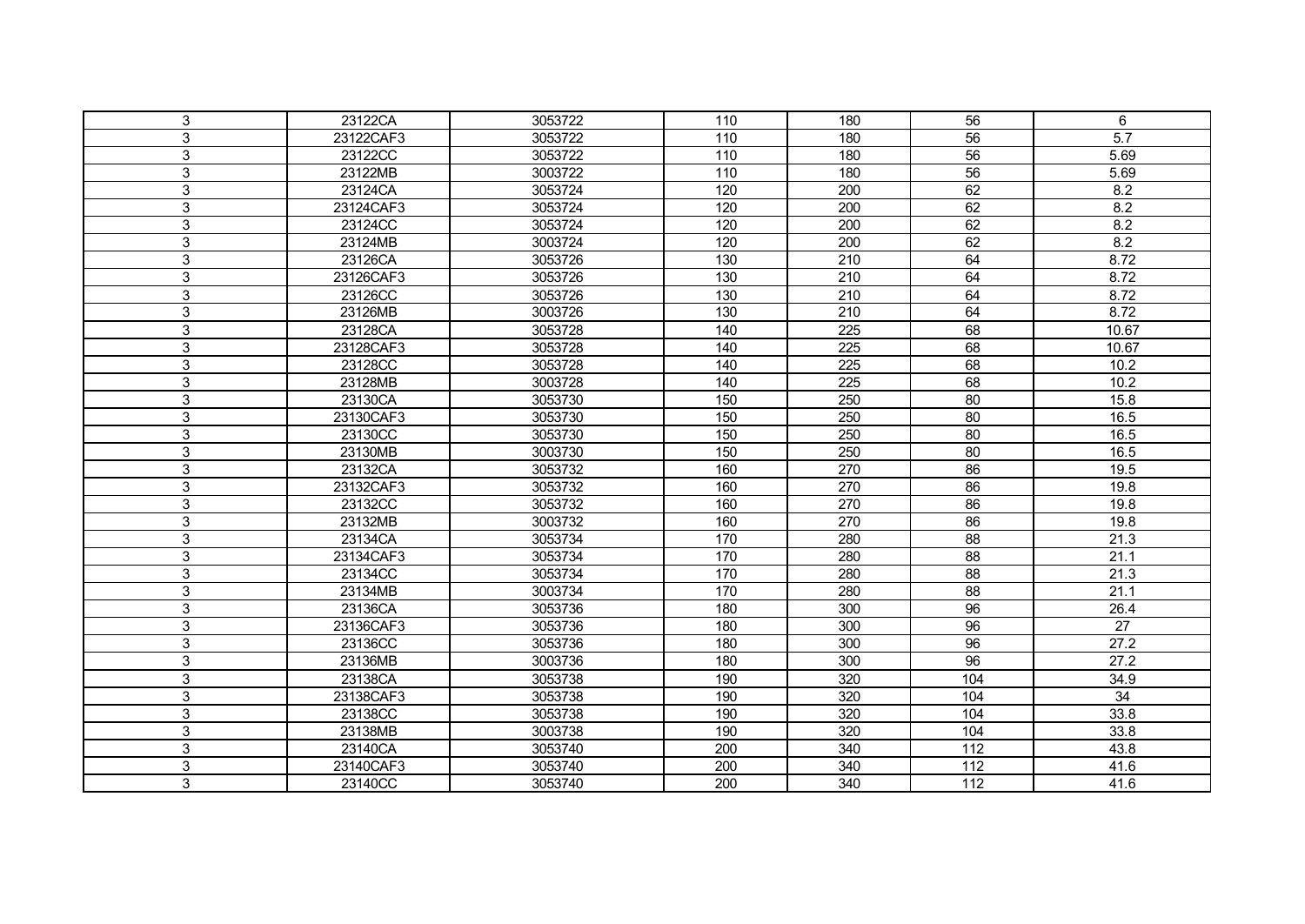| 3                         | 23140MB          | 3003740          | 200 | 340              | 112 | 41.6              |
|---------------------------|------------------|------------------|-----|------------------|-----|-------------------|
| 3                         | 23144CA          | 3053744          | 220 | 370              | 120 | 53.4              |
| 3                         | 23144CA/HV2C3W33 | 23144CA/HV2C3W33 | 220 | $\overline{370}$ | 120 | 53.4              |
| 3                         | 23144CAF3        | 3053744          | 220 | 370              | 120 | 51.6              |
| 3                         | 23144CC          | 3053744          | 220 | 370              | 120 | 51.6              |
| 3                         | 23144MB          | 3003744          | 220 | 370              | 120 | 53.4              |
| 3                         | 23148CA          | 3053748          | 240 | 400              | 128 | 66.7              |
| $\ensuremath{\mathsf{3}}$ | 23148CA/C3W33.02 |                  |     |                  |     |                   |
| 3                         | 23148CAF3        | 3053748          | 240 | 400              | 128 | 64.5              |
| $\mathbf{3}$              | 23148CC          | 3053748          | 240 | 400              | 128 | 64.3              |
| $\mathfrak{S}$            | 23148MB          | 3003748          | 240 | 400              | 128 | 64.3              |
| 3                         | 23152CA          | 3053752          | 260 | 440              | 144 | 92.28             |
| $\mathfrak{S}$            | 23152CAF3        | 3053752          | 260 | 440              | 144 | 91                |
| $\mathfrak{S}$            | 23152CC          | 3053752          | 260 | 440              | 144 | 90.8              |
| 3                         | 23152MB          | 3003752          | 260 | 440              | 144 | 90.8              |
| $\mathfrak{S}$            | 23156CA          | 3053756          | 280 | 460              | 146 | $\frac{105}{105}$ |
| 3                         | 23156CAF3        | 3053756          | 280 | 460              | 146 | $\overline{97}$   |
| 3                         | 23156CC          | 3053756          | 280 | 460              | 146 | 97.2              |
| $\mathfrak{S}$            | 23156MB          | 3003756          | 280 | 460              | 146 | 97.2              |
| 3                         | 23160CA          | 3053760          | 300 | 500              | 160 | 133               |
| $\mathbf{3}$              | 23160CAF3        | 3053760          | 300 | 500              | 160 | 128               |
| $\mathfrak{S}$            | 23160CC          | 3053760          | 300 | 500              | 160 | 128               |
| $\mathbf{3}$              | 23160MB          | 3003760          | 300 | 500              | 160 | 128               |
| $\mathfrak{S}$            | 23164CA          | 3053764          | 320 | 540              | 176 | 163.2             |
| 3                         | 23164CAF3        | 3053764          | 320 | 540              | 176 | 165               |
| 3                         | 23164CC          | 3053764          | 320 | 540              | 176 | 165               |
| $\mathbf{3}$              | 23164MB          | 3003764          | 320 | 540              | 176 | 165               |
| 3                         | 23168CA          | 3053768          | 340 | 580              | 190 | 209               |
| 3                         | 23168CAF3        | 3053768          | 340 | 580              | 190 | 209               |
| 3                         | 23168CC          | 3053768          | 340 | 580              | 190 | 209               |
| $\ensuremath{\mathsf{3}}$ | 23168MB          | 3003768          | 340 | 580              | 190 | 209               |
| $\mathbf{3}$              | 23172CA          | 3053772          | 360 | 600              | 192 | 216               |
| $\mathbf{3}$              | 23172CC          | 3053772          | 360 | 600              | 192 | $\overline{216}$  |
| $\mathsf 3$               | 23172MB          | 3003772          | 360 | 600              | 192 | $\overline{216}$  |
| 3                         | 23176CA          | 3053776          | 380 | 620              | 194 | 233.8             |
| $\mathfrak{S}$            | 23176CAF3        | 3053776          | 380 | 620              | 194 | 229               |
| $\overline{3}$            | 23176CC          | 3503776          | 380 | 620              | 194 | 228.5             |
| 3                         | 23176MB          | 3003776          | 380 | 620              | 194 | 228.5             |
| 3                         | 23180CA          | 3053780          | 400 | 650              | 200 | 268.4             |
|                           |                  |                  |     |                  |     |                   |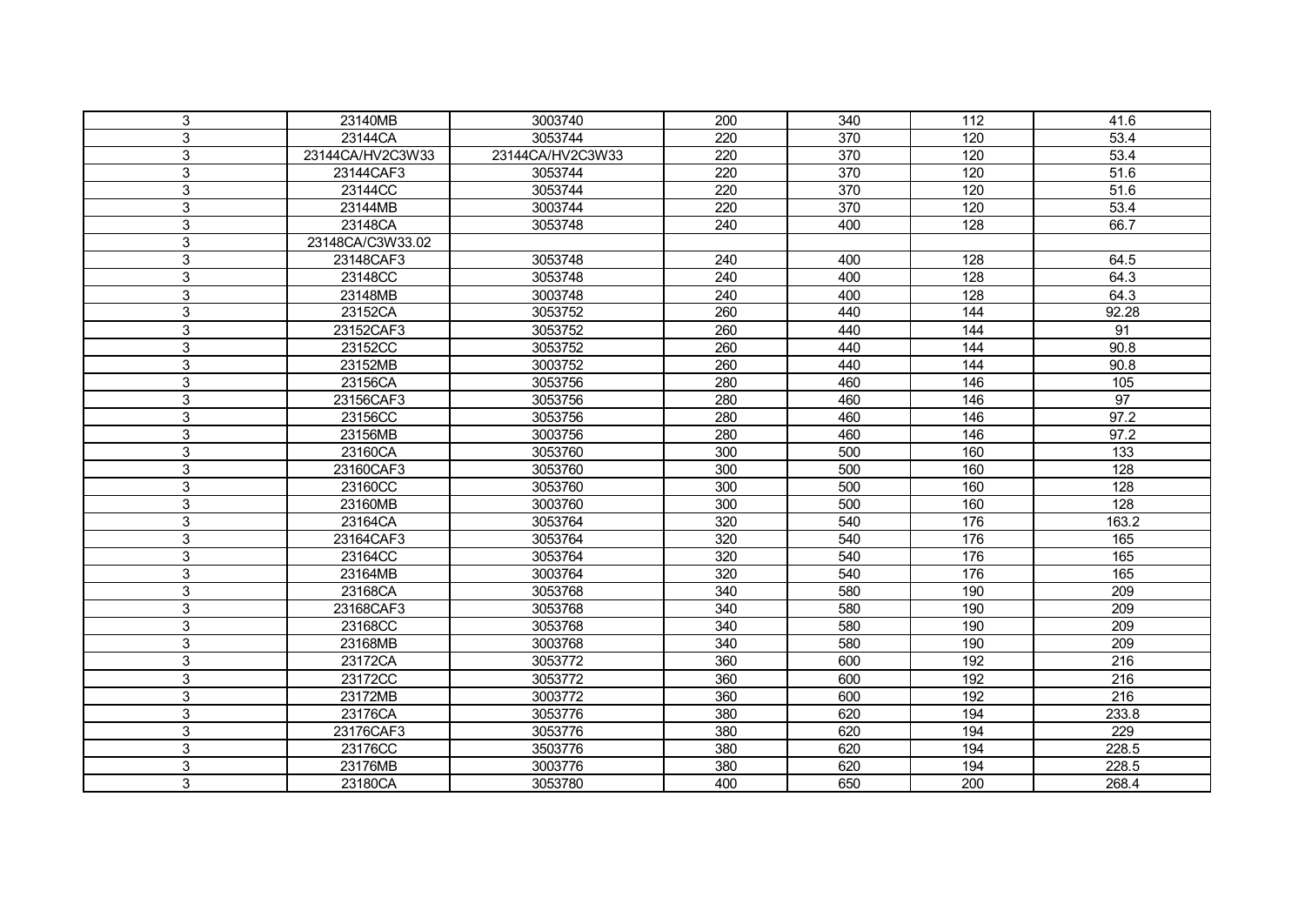| 3              | 23180CAF3           | 3053780             | 400 | 650  | 200             | 273              |
|----------------|---------------------|---------------------|-----|------|-----------------|------------------|
| 3              | 23180CC             | 3053780             | 400 | 650  | 200             | $\overline{273}$ |
| 3              | 23180MB             | 3003780             | 400 | 650  | 200             | $\overline{273}$ |
| 3              | 23184CA             | 3053784             | 420 | 700  | 224             | 365              |
| 3              | 23184CC             | 3053784             | 420 | 700  | 224             | 365.7            |
| 3              | 23188CA             | 3053788             | 440 | 720  | 226             | 373.4            |
| 3              | 23192CA             | 3053792             | 460 | 760  | 240             | 457.3            |
| $\mathfrak{S}$ | 23192CAF3           | 3053792             | 460 | 760  | 240             | 457              |
| 3              | 23192MB             | 3003792             | 460 | 760  | 240             | 457.3            |
| $\mathsf 3$    | 23196CA             | 3053796             | 480 | 790  | 248             | 508              |
| $\mathfrak{S}$ | 23196CAF3           | 3053796             | 480 | 790  | 248             | 508              |
| 3              | 232/500CA           | 30532/500           | 500 | 920  | 336             | 970              |
| $\mathfrak{S}$ | 232/500CAF3         | 30532/500           | 500 | 920  | 336             | 985              |
| 3              | 232/530CA           | 30532/530           | 530 | 980  | 355             | 1255             |
| 3              | 232/600CA           | 30532/600           | 600 | 1090 | 388             | 1613             |
| 3              | 232/600CAF3         | 30532/600           | 600 | 1090 | 388             | 1613             |
| 3              | 232/630CA           | 232/630CA           | 630 | 1150 | 412             | 1980             |
| 3              | 232/750CA           | 30532/750           | 750 | 1360 | 475             | 3000             |
| 3              | 232/750CAF3         | 30532/750           | 750 | 1360 | 475             | 3000             |
| 3              | 232/750CAF3K/HV2W33 | 232/750CAF3K/HV2W33 | 750 | 1360 | 475             | 3000             |
| $\mathbf{3}$   | 232/750CAK/HV2W33   | 232/750CAK/HV2W33   | 750 | 1360 | 475             | 3000             |
| $\mathfrak{S}$ | 23218CA             | 3053218             | 90  | 160  | 52.4            | 4.6              |
| $\mathfrak{S}$ | 23218CC             | 23218CC             | 90  | 160  | 52.4            | 4.82             |
| $\mathfrak{S}$ | 23218MB             | 3003218             | 90  | 160  | 52.4            | 4.6              |
| $\overline{3}$ | 23220CA             | 3053220             | 100 | 180  | 60.3            | 6.58             |
| 3              | 23220CAF3           | 3053220             | 100 | 180  | 60.3            | 6.6              |
| $\mathsf 3$    | 23220CC             | 3053220             | 100 | 180  | 60.3            | 6.58             |
| 3              | 23220MB             | 3003220             | 100 | 180  | 60.3            | 6.58             |
| 3              | 23220X2CC           | 23220X2CC           | 100 | 180  | 82              | 8.5              |
| 3              | 23222CA             | 3053222             | 110 | 200  | 69.8            | 10.1             |
| 3              | 23222CC             | 3053222             | 110 | 200  | 69.8            | 9.46             |
| $\mathbf{3}$   | 23222MB             | 3003222             | 110 | 200  | 69.8            | 10.1             |
| $\mathbf{3}$   | 23224CA             | 3053224             | 120 | 215  | 76              | 12.1             |
| $\mathfrak{S}$ | 23224CAF3           | 3053224             | 120 | 215  | 76              | 12.3             |
| $\mathfrak{S}$ | 23224CC             | 3053224             | 120 | 215  | $\overline{76}$ | 12.1             |
| 3              | 23224CCX2           | 23224CCX2           | 120 | 215  | 76              | 12.3             |
| 3              | 23224MB             | 3003224             | 120 | 215  | 76              | 12.3             |
| 3              | 23226CA             | 3053226             | 130 | 230  | 80              | 15.8             |
| 3              | 23226CAF3           | 3053226             | 130 | 230  | 80              | 15.8             |
|                |                     |                     |     |      |                 |                  |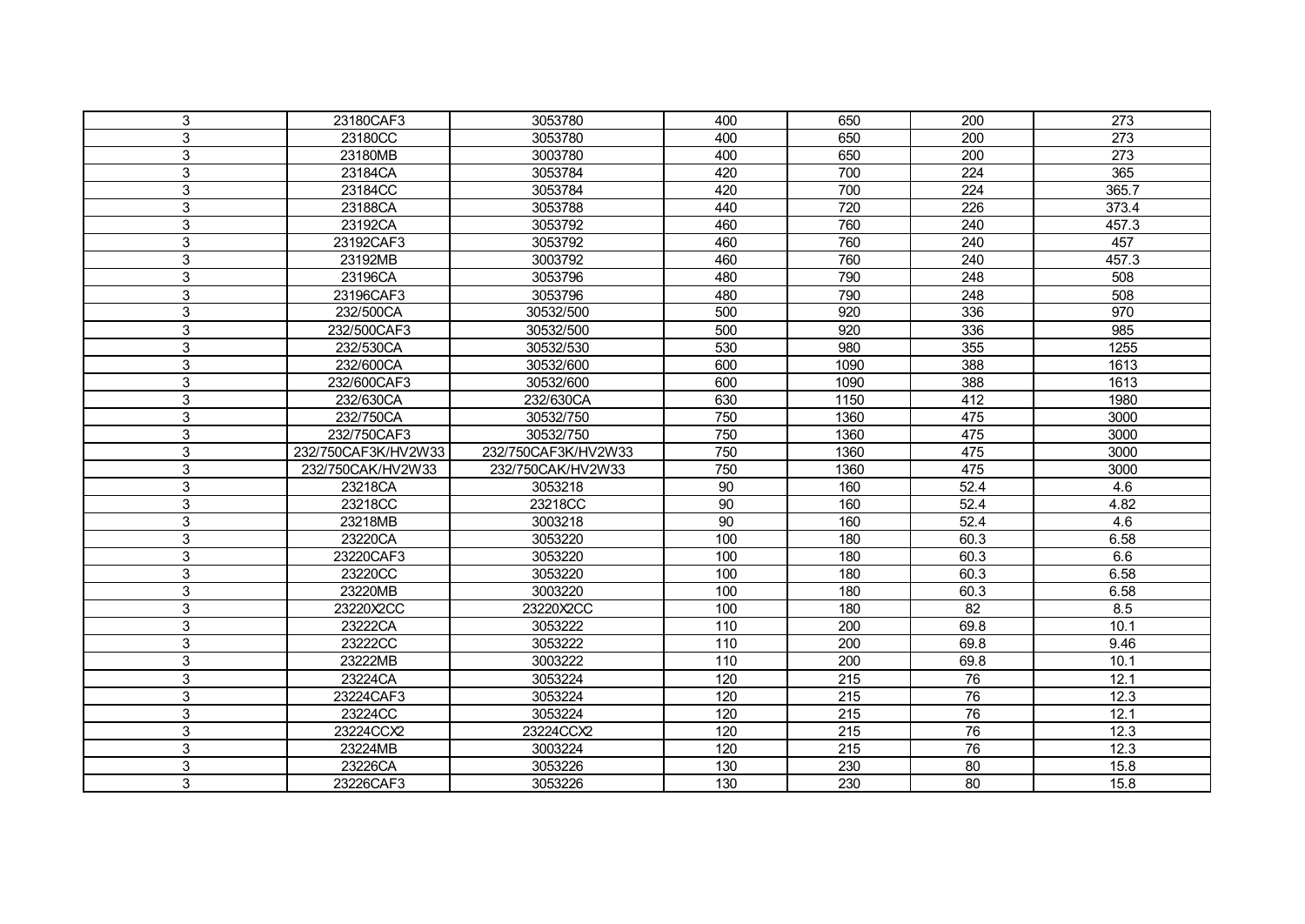| 3 | 23226CC           | 3053226           | 130              | 230              | 80              | 15.8              |
|---|-------------------|-------------------|------------------|------------------|-----------------|-------------------|
| 3 | 23226MB           | 3003226           | 130              | 230              | 80              | 15.9              |
| 3 | 23228CA           | 3053228           | 140              | 250              | $\overline{88}$ | $\overline{18}$   |
| 3 | 23228CAF3         | 3053228           | 140              | 250              | 88              | 18.1              |
| 3 | 23228CC           | 3053228           | 140              | 250              | 88              | 18.1              |
| 3 | 23228MB           | 3003228           | 140              | 250              | 88              | 18.1              |
| 3 | 23230CA           | 3053230           | 150              | 270              | 96              | 23.2              |
| 3 | 23230CAF3         | 3053230           | 150              | 270              | 96              | 23.2              |
| 3 | 23230CC           | 3053230           | 150              | 270              | 96              | 23.2              |
| 3 | 23230MB           | 3003230           | 150              | 270              | 96              | 23.2              |
| 3 | 23232CA           | 3053232           | 160              | 290              | 104             | 30.5              |
| 3 | 23232CC           | 3053232           | 160              | 290              | 104             | 30.1              |
| 3 | 23232MB           | 3003232           | 160              | 290              | 104             | 30.5              |
| 3 | 23234CA           | 3053234           | 170              | $\overline{310}$ | 110             | 37.1              |
| 3 | 23234CAF3         | 3053234           | 150              | 270              | 96              | $\overline{37}$   |
| 3 | 23234CC           | 3053234           | 170              | 310              | 110             | 37.1              |
| 3 | 23234MB           | 3003234           | 170              | 310              | 110             | $\overline{37}$   |
| 3 | 23236CA           | 3053236           | 180              | 320              | 112             | 39.1              |
| 3 | 23236CAF3         | 3053236           | 180              | 320              | 112             | 39.1              |
| 3 | 23236CC           | 3053236           | 180              | 320              | 112             | 39.1              |
| 3 | 23236MB           | 3003236           | 180              | 320              | 112             | 39.1              |
| 3 | 23238CA           | 3053238           | 190              | 340              | 120             | 47.7              |
| 3 | 23238CAF3         | 3053238           | 190              | 340              | 120             | 47.1              |
| 3 | 23238CC           | 3053238           | 190              | 340              | 120             | 47.1              |
| 3 | 23238MB           | 3003238           | 190              | 340              | 120             | 47.7              |
| 3 | 23240CA           | 3053240           | 200              | 360              | 128             | $\overline{57.2}$ |
| 3 | 23240CA/C3W33-FJK | 23240CA/C3W33-FJK | $\overline{200}$ | 360              | 128             | $\overline{57.2}$ |
| 3 | 23240CAF3         | 3053240           | 200              | 360              | 128             | 57.2              |
| 3 | 23240CC           | 3053240           | 200              | 360              | 128             | 57.2              |
| 3 | 23240MB           | 3003240           | 200              | 360              | 128             | $\overline{57}$   |
| 3 | 23244CA           | 3053244           | 220              | 400              | 144             | 79.5              |
| 3 | 23244CAF3         | 3053244           | 220              | 400              | 144             | 79.4              |
| 3 | 23244CC           | 3053244           | 220              | 400              | 144             | 79.5              |
| 3 | 23244MB           | 3003244           | 220              | 400              | 144             | 79.4              |
| 3 | 23248CA           | 3053248           | 240              | 440              | 160             | 107               |
| 3 | 23248CAF3         | 3053248           | 220              | 400              | 144             | 107               |
| 3 | 23248CC           | 3053248           | 240              | 440              | 160             | 107               |
| 3 | 23248MB           | 3003248           | 240              | 440              | 160             | 107               |
| 3 | 23252CA           | 3053252           | 260              | 480              | 174             | 135               |
|   |                   |                   |                  |                  |                 |                   |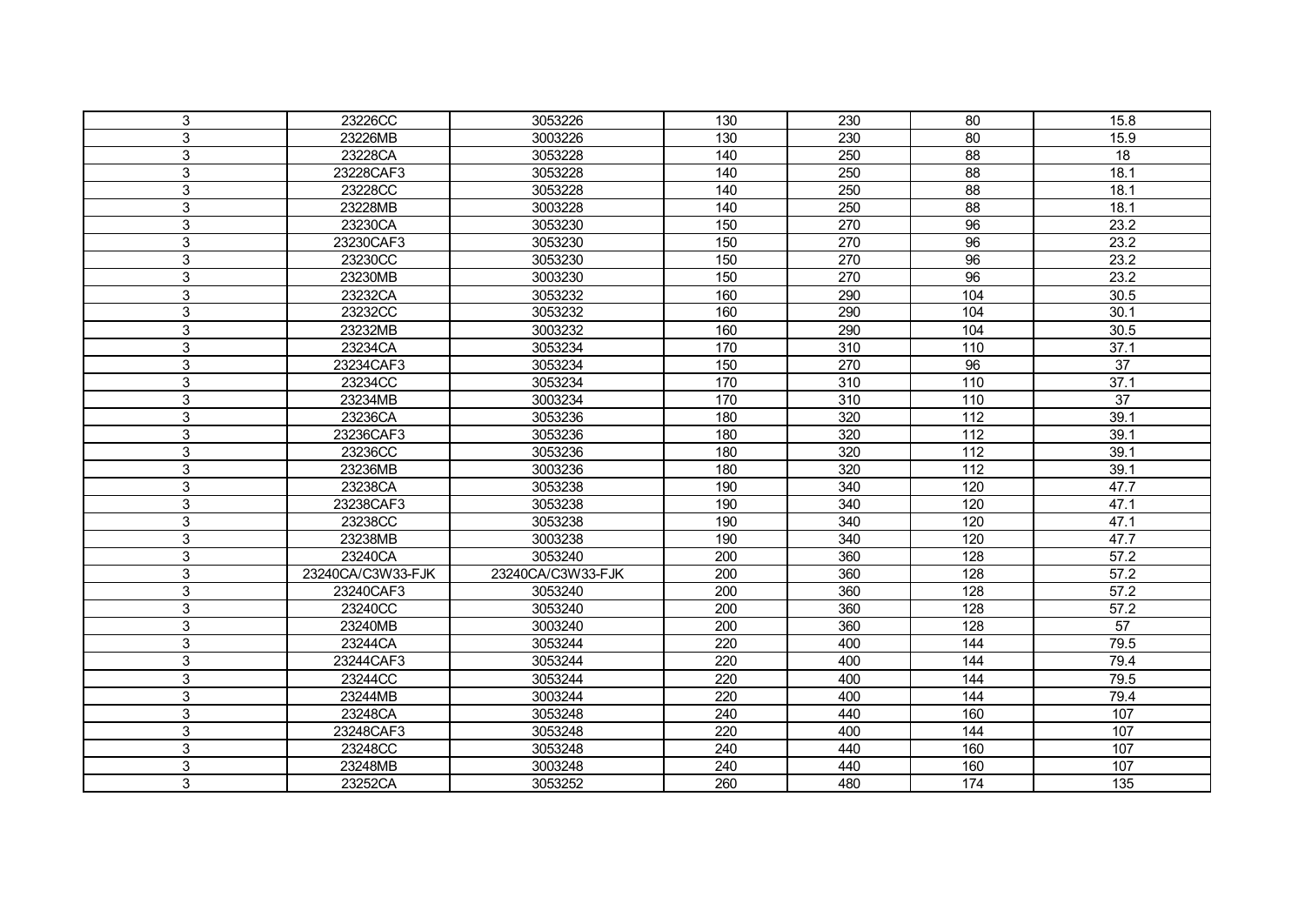| 3              | 23252CC              | 3053252              | 260  | 480  | 174              | 135              |
|----------------|----------------------|----------------------|------|------|------------------|------------------|
| 3              | 23252MB              | 3003252              | 260  | 480  | 174              | 135              |
| 3              | 23256CA              | 3053256              | 280  | 500  | 176              | $\overline{148}$ |
| 3              | 23256CC              | 3053256              | 280  | 500  | 176              | 147              |
| 3              | 23256MB              | 3003256              | 280  | 500  | 176              | 148              |
| 3              | 23260CA              | 3053260              | 300  | 540  | 192              | 193              |
| 3              | 23260X2CAK/W33       |                      | 300  | 540  | 176              | 175              |
| 3              | 23260CC              | 3053260              | 300  | 540  | 192              | 193              |
| 3              | 23260MB              | 3003260              | 300  | 540  | 192              | 193              |
| 3              | 23264CA              | 3053264              | 320  | 580  | 208              | 241              |
| 3              | 23264CAF3            | 3053264              | 320  | 580  | 208              | 241              |
| 3              | 23264CC              | 3053264              | 320  | 580  | 208              | 241              |
| 3              | 23264MB              | 3003264              | 320  | 580  | 208              | 241              |
| 3              | 23268CA              | 3053268              | 340  | 620  | 224              | 313              |
| 3              | 23268CAF3            | 3053268              | 340  | 620  | 224              | 313              |
| 3              | 23268MB              | 3003268              | 340  | 620  | 224              | 313              |
| 3              | 23272CA              | 3053272              | 360  | 650  | 232              | 330              |
| 3              | 23276CA              | 3053276              | 380  | 680  | 240              | 397              |
| 3              | 23280CA              | 3053280              | 400  | 720  | 256              | 460              |
| 3              | 23280CAF3            | 3053280              | 400  | 720  | 256              | 530              |
| 3              | 23280MB              | 3003280              | 400  | 720  | 256              | 530              |
| $\mathbf{3}$   | 23284CA              | 3053284              | 420  | 760  | 272              | 545              |
| $\mathfrak{S}$ | 23288CA              | 3053288              | 440  | 790  | 280              | 590              |
| 3              | 23292CA              | 3053292              | 460  | 830  | 296              | $\frac{1}{714}$  |
| 3              | 23296CA              | 3053296              | 480  | 870  | 310              | 809              |
| $\overline{3}$ | 23296CAF3            | 3053296              | 480  | 870  | $\overline{310}$ | 837              |
| 3              | 23296MB              | 3003296              | 480  | 870  | 310              | 837              |
| 3              | 23334CA              | 23334CA              | 170  | 360  | 140              | 70.2             |
| 3              | 23340MB              | 3053340              | 200  | 420  | 165              | $\overline{117}$ |
| 3              | 239/1060CA           | 30539/1060           | 1060 | 1400 | 250              | 1088             |
| 3              | 248/500X2CA(239/108) | 248/500X2CA(239/108) | 500  | 620  | 108              | 76               |
| 3              | 239/1180CA           | 30539/1180           | 1180 | 1540 | 272              | 1386             |
| 3              | 239/1180CAF3         | 239/1180CAF3         | 1180 | 1540 | 272              | 1386             |
| 3              | 248/500CA(239/118)   | 248/500CA(239/118)   | 500  | 620  | 118              | $\overline{83}$  |
| 3              | 239/1400CAF3/C3W33X  | 239/1400CAF3/C3W33X  | 1400 | 1820 | 315              | 2109             |
| 3              | 239/500CA            | 30539/500            | 500  | 670  | 128              | 135              |
| $\mathfrak{S}$ | 239/500CC            | 239/500CC            | 500  | 670  | 128              | 125              |
| 3              | 239/530CA            | 30539/530            | 530  | 710  | 136              | 158              |
|                |                      |                      |      |      |                  |                  |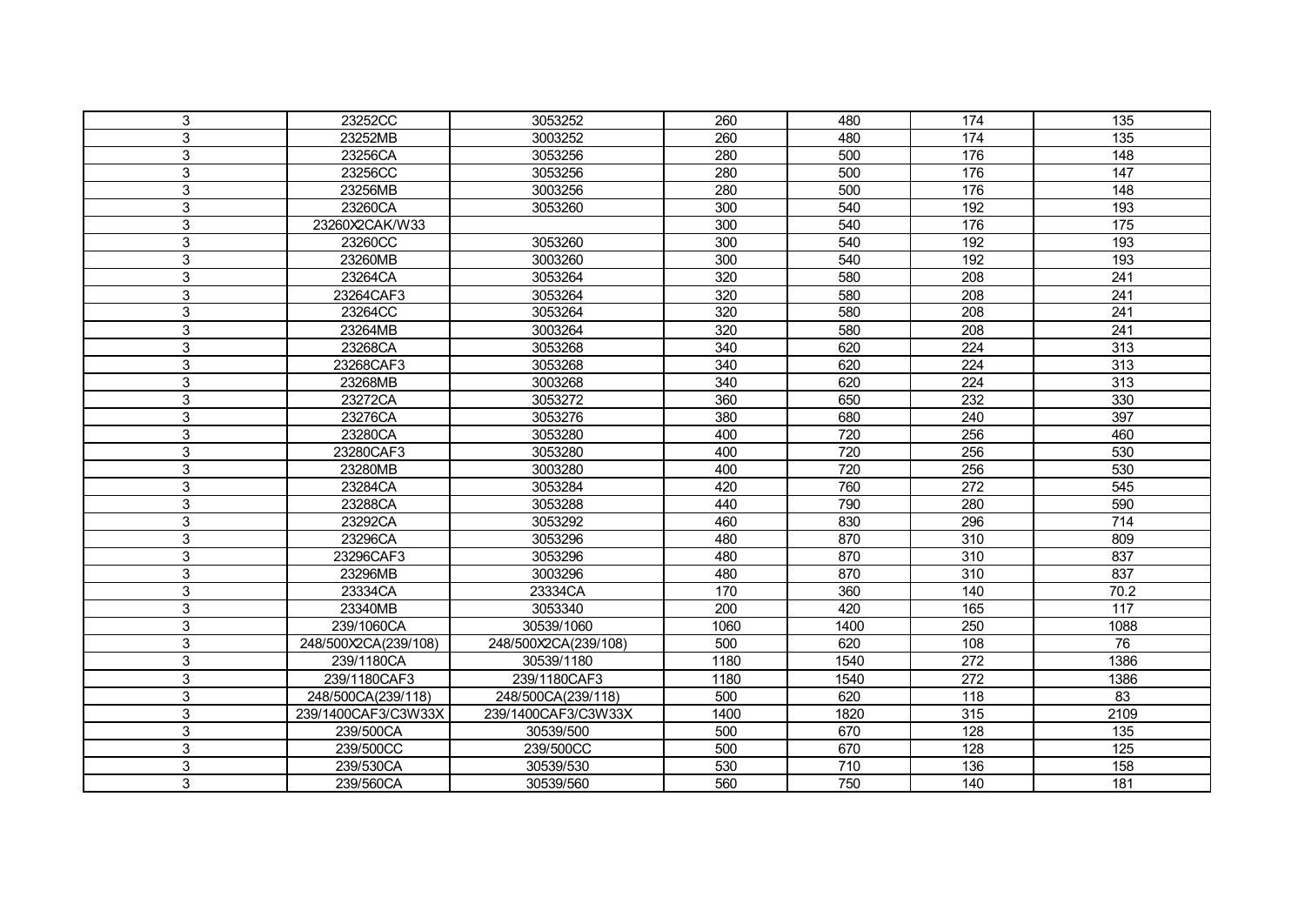| 3 | 239/600CA     | 30539/600          | 600 | 800  | 150             | 220              |
|---|---------------|--------------------|-----|------|-----------------|------------------|
| 3 | 239/630CA     | 30539/630          | 630 | 850  | 165             | 280              |
| 3 | 239/670CA     | 30539/670          | 670 | 900  | 170             | 320              |
| 3 | 239/670CC     | 30539/670          | 670 | 900  | 170             | 320              |
| 3 | 239/710CA     | 30539/710          | 710 | 950  | 180             | $\overline{373}$ |
| 3 | 239/750CA     | 30539/750          | 750 | 1000 | 185             | 420              |
| 3 | 239/800CA     | 30539/800          | 800 | 1060 | 195             | 478              |
| 3 | 239/850CA     | 30539/850          | 850 | 1120 | 200             | 530              |
| 3 | 239/900X3CAF3 | 239/900            | 900 | 1250 | 250             | 935              |
| 3 | 239/950CA     | 30539/950          | 950 | 1250 | 224             | 769              |
| 3 | 23928CA       | 3053928            | 140 | 190  | 37              | 3                |
| 3 | 23932CA       | 3053932            | 160 | 220  | 45              | 5.12             |
| 3 | 23934CA       | 3053934            | 170 | 230  | 45              | 5.6              |
| 3 | 23936CA       | 3053936            | 180 | 250  | 52              | 7.85             |
| 3 | 23936CAF3     | 3053936            | 180 | 250  | $\overline{52}$ | 7.3              |
| 3 | 23936CC       | 3053936            | 180 | 250  | $\overline{52}$ | 7.3              |
| 3 | 23938CA       | 3053938            | 190 | 260  | 52              | 8.3              |
| 3 | 23938CC       | 3053938            | 190 | 260  | 52              | 8.1              |
| 3 | 23940CA       | 3053940            | 200 | 280  | 60              | 12.2             |
| 3 | 23940CC       | 3053940            | 200 | 280  | 60              | 12.3             |
| 3 | 23942X1CA/W33 | 23942X1CA/W33      | 210 | 300  | 55              | 12.9             |
| 3 | 23944CA       | 3053944            | 220 | 300  | 60              | 13               |
| 3 | 23944CC       | 3053944            | 220 | 300  | 60              | 12.4             |
| 3 | 23948CA       | 3053948            | 240 | 320  | 60              | 14               |
| 3 | 23948CAF3     | 3053948            | 240 | 320  | 60              | $\overline{14}$  |
| 3 | 23948CC       | 3053948            | 240 | 320  | 60              | 13.3             |
| 3 | 23948X1CA/W33 | 23948X1CA/W33      | 240 | 330  | 60              | 15.7             |
| 3 | 23952CA       | 3053952            | 260 | 360  | $\overline{75}$ | 21.6             |
| 3 | 23952CC       | 3053952            | 260 | 360  | $\overline{75}$ | 21.6             |
| 3 | 23956CA       | 3053956            | 280 | 380  | 75              | 26               |
| 3 | 23956CAF3     | 3053956            | 280 | 380  | 75              | $\overline{26}$  |
| 3 | 23956CC       | 3053956            | 280 | 380  | 75              | $\overline{26}$  |
| 3 | 23960CA       | 3053960            | 300 | 420  | 90              | $\overline{39}$  |
| 3 | 23960CAF3     | 3053960            | 300 | 420  | 90              | 39.3             |
|   |               |                    |     |      |                 |                  |
| 3 | 23960CC       | 3053960            | 300 | 420  | 90              | 39.3             |
| 3 | 23964CA       | 3053964            | 320 | 440  | 90              | 41.1             |
| 3 | 23964CC       |                    | 320 | 440  | 90              | 41.1             |
| 3 | 23968CA       | 3053964<br>3053968 | 340 | 460  | $\overline{90}$ | 43.3             |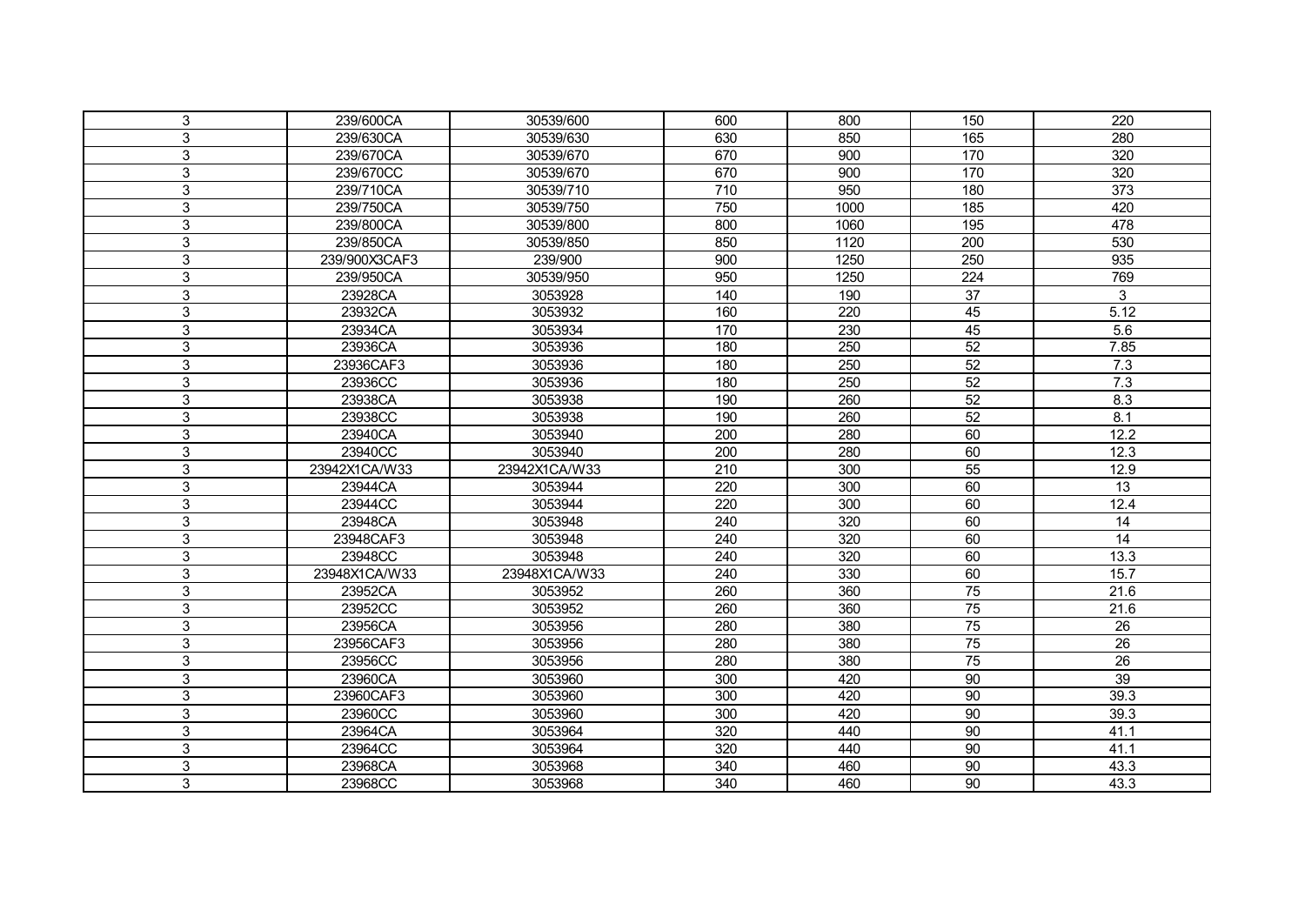| 3<br>23972CA<br>3053972<br>360<br>480<br>90<br>45.3<br>3<br>23972CC<br>3053972<br>360<br>90<br>45.3<br>480<br>380<br>106<br>66<br>3<br>23976CA<br>3053976<br>520<br>70<br>3<br>23976CC<br>380<br>520<br>106<br>3053976<br>68.3<br>3<br>23980CA<br>3053980<br>400<br>540<br>106<br>68.3<br>3<br>23980CAF3<br>3053980<br>400<br>540<br>106<br>3<br>540<br>73<br>23980CC<br>3053980<br>400<br>106<br>3<br>420<br>560<br>106<br>75.7<br>23984CA<br>3053984<br>3<br>23984CC<br>3053984<br>420<br>560<br>106<br>75.7<br>3<br>100<br>3053988<br>440<br>600<br>118<br>23988CA<br>3<br>106<br>460<br>620<br>118<br>23992CA<br>3053992<br>130<br>3<br>23996CA<br>3053996<br>480<br>650<br>128<br>3<br>280<br>720<br>218<br>240/500CA<br>40531/500<br>500<br>3<br>780<br>250<br>400<br>240/530CA<br>40531/530<br>530<br>258<br>440<br>3<br>240/560CA<br>40531/560<br>560<br>820<br>3<br>530<br>600<br>870<br>272<br>240/600CA<br>40531/600<br>$\overline{272}$<br>530<br>3<br>240/600CAF3<br>40531/600<br>600<br>870<br>3<br>240/630CA<br>40531/630<br>920<br>290<br>678<br>630<br>3<br>650<br>240/630CAF3<br>240/630CAF3<br>630<br>920<br>290<br>3<br>820<br>240/670CA<br>40531/670<br>670<br>980<br>308<br>3<br>24020CA<br>24020CA<br>100<br>150<br>50<br>3<br>3<br>3<br>100<br>50<br>24020CC<br>24020CC<br>150<br>3.5<br>3<br>150<br>62<br>24020X2CC<br>100<br>24020X2CC<br>3<br>24022CA<br>4053122<br>110<br>170<br>60<br>5<br>3<br>60<br>5<br>110<br>170<br>24022CC<br>4053122<br>$\overline{3}$<br>180<br>60<br>5.45<br>24024CA<br>4053124<br>120<br>60<br>3<br>24024CC<br>4053124<br>120<br>180<br>5.45<br>3<br>4003124<br>120<br>60<br>5.32<br>180<br>24024MB<br>7.74<br>3<br>4053126<br>130<br>$\overline{200}$<br>69<br>24026CA<br>7.74<br>3<br>24026CC<br>4053126<br>130<br>200<br>69<br>3<br>7.8<br>4003126<br>130<br>200<br>69<br>24026MB<br>8.5<br>3<br>4053128<br>140<br>210<br>69<br>24028CA<br>3<br>69<br>8.45<br>24028CC<br>4053128<br>140<br>210<br>3<br>8.45<br>140<br>69<br>24028MB<br>4003128<br>210<br>3<br>75<br>150<br>225<br>10.2<br>24030CA<br>4053130<br>75<br>10.2<br>3<br>150<br>24030CAF3<br>4053130<br>225<br>3<br>$\overline{75}$<br>150<br>225<br>10.2<br>24030CC<br>4053130<br>3<br>$\overline{75}$<br>24030MB<br>4003130<br>150<br>225<br>10.5<br>3<br>4053132<br>160<br>80<br>13.1<br>24032CA<br>240 |  |  |  |  |
|--------------------------------------------------------------------------------------------------------------------------------------------------------------------------------------------------------------------------------------------------------------------------------------------------------------------------------------------------------------------------------------------------------------------------------------------------------------------------------------------------------------------------------------------------------------------------------------------------------------------------------------------------------------------------------------------------------------------------------------------------------------------------------------------------------------------------------------------------------------------------------------------------------------------------------------------------------------------------------------------------------------------------------------------------------------------------------------------------------------------------------------------------------------------------------------------------------------------------------------------------------------------------------------------------------------------------------------------------------------------------------------------------------------------------------------------------------------------------------------------------------------------------------------------------------------------------------------------------------------------------------------------------------------------------------------------------------------------------------------------------------------------------------------------------------------------------------------------------------------------------------------------------------------------------------------------------------------------------------------------------------------------------------------------------------------------------------------------------------------------------------------------------------------------------------------------------------------------------------------------------------------------------------------------------------------------------------|--|--|--|--|
|                                                                                                                                                                                                                                                                                                                                                                                                                                                                                                                                                                                                                                                                                                                                                                                                                                                                                                                                                                                                                                                                                                                                                                                                                                                                                                                                                                                                                                                                                                                                                                                                                                                                                                                                                                                                                                                                                                                                                                                                                                                                                                                                                                                                                                                                                                                                |  |  |  |  |
|                                                                                                                                                                                                                                                                                                                                                                                                                                                                                                                                                                                                                                                                                                                                                                                                                                                                                                                                                                                                                                                                                                                                                                                                                                                                                                                                                                                                                                                                                                                                                                                                                                                                                                                                                                                                                                                                                                                                                                                                                                                                                                                                                                                                                                                                                                                                |  |  |  |  |
|                                                                                                                                                                                                                                                                                                                                                                                                                                                                                                                                                                                                                                                                                                                                                                                                                                                                                                                                                                                                                                                                                                                                                                                                                                                                                                                                                                                                                                                                                                                                                                                                                                                                                                                                                                                                                                                                                                                                                                                                                                                                                                                                                                                                                                                                                                                                |  |  |  |  |
|                                                                                                                                                                                                                                                                                                                                                                                                                                                                                                                                                                                                                                                                                                                                                                                                                                                                                                                                                                                                                                                                                                                                                                                                                                                                                                                                                                                                                                                                                                                                                                                                                                                                                                                                                                                                                                                                                                                                                                                                                                                                                                                                                                                                                                                                                                                                |  |  |  |  |
|                                                                                                                                                                                                                                                                                                                                                                                                                                                                                                                                                                                                                                                                                                                                                                                                                                                                                                                                                                                                                                                                                                                                                                                                                                                                                                                                                                                                                                                                                                                                                                                                                                                                                                                                                                                                                                                                                                                                                                                                                                                                                                                                                                                                                                                                                                                                |  |  |  |  |
|                                                                                                                                                                                                                                                                                                                                                                                                                                                                                                                                                                                                                                                                                                                                                                                                                                                                                                                                                                                                                                                                                                                                                                                                                                                                                                                                                                                                                                                                                                                                                                                                                                                                                                                                                                                                                                                                                                                                                                                                                                                                                                                                                                                                                                                                                                                                |  |  |  |  |
|                                                                                                                                                                                                                                                                                                                                                                                                                                                                                                                                                                                                                                                                                                                                                                                                                                                                                                                                                                                                                                                                                                                                                                                                                                                                                                                                                                                                                                                                                                                                                                                                                                                                                                                                                                                                                                                                                                                                                                                                                                                                                                                                                                                                                                                                                                                                |  |  |  |  |
|                                                                                                                                                                                                                                                                                                                                                                                                                                                                                                                                                                                                                                                                                                                                                                                                                                                                                                                                                                                                                                                                                                                                                                                                                                                                                                                                                                                                                                                                                                                                                                                                                                                                                                                                                                                                                                                                                                                                                                                                                                                                                                                                                                                                                                                                                                                                |  |  |  |  |
|                                                                                                                                                                                                                                                                                                                                                                                                                                                                                                                                                                                                                                                                                                                                                                                                                                                                                                                                                                                                                                                                                                                                                                                                                                                                                                                                                                                                                                                                                                                                                                                                                                                                                                                                                                                                                                                                                                                                                                                                                                                                                                                                                                                                                                                                                                                                |  |  |  |  |
|                                                                                                                                                                                                                                                                                                                                                                                                                                                                                                                                                                                                                                                                                                                                                                                                                                                                                                                                                                                                                                                                                                                                                                                                                                                                                                                                                                                                                                                                                                                                                                                                                                                                                                                                                                                                                                                                                                                                                                                                                                                                                                                                                                                                                                                                                                                                |  |  |  |  |
|                                                                                                                                                                                                                                                                                                                                                                                                                                                                                                                                                                                                                                                                                                                                                                                                                                                                                                                                                                                                                                                                                                                                                                                                                                                                                                                                                                                                                                                                                                                                                                                                                                                                                                                                                                                                                                                                                                                                                                                                                                                                                                                                                                                                                                                                                                                                |  |  |  |  |
|                                                                                                                                                                                                                                                                                                                                                                                                                                                                                                                                                                                                                                                                                                                                                                                                                                                                                                                                                                                                                                                                                                                                                                                                                                                                                                                                                                                                                                                                                                                                                                                                                                                                                                                                                                                                                                                                                                                                                                                                                                                                                                                                                                                                                                                                                                                                |  |  |  |  |
|                                                                                                                                                                                                                                                                                                                                                                                                                                                                                                                                                                                                                                                                                                                                                                                                                                                                                                                                                                                                                                                                                                                                                                                                                                                                                                                                                                                                                                                                                                                                                                                                                                                                                                                                                                                                                                                                                                                                                                                                                                                                                                                                                                                                                                                                                                                                |  |  |  |  |
|                                                                                                                                                                                                                                                                                                                                                                                                                                                                                                                                                                                                                                                                                                                                                                                                                                                                                                                                                                                                                                                                                                                                                                                                                                                                                                                                                                                                                                                                                                                                                                                                                                                                                                                                                                                                                                                                                                                                                                                                                                                                                                                                                                                                                                                                                                                                |  |  |  |  |
|                                                                                                                                                                                                                                                                                                                                                                                                                                                                                                                                                                                                                                                                                                                                                                                                                                                                                                                                                                                                                                                                                                                                                                                                                                                                                                                                                                                                                                                                                                                                                                                                                                                                                                                                                                                                                                                                                                                                                                                                                                                                                                                                                                                                                                                                                                                                |  |  |  |  |
|                                                                                                                                                                                                                                                                                                                                                                                                                                                                                                                                                                                                                                                                                                                                                                                                                                                                                                                                                                                                                                                                                                                                                                                                                                                                                                                                                                                                                                                                                                                                                                                                                                                                                                                                                                                                                                                                                                                                                                                                                                                                                                                                                                                                                                                                                                                                |  |  |  |  |
|                                                                                                                                                                                                                                                                                                                                                                                                                                                                                                                                                                                                                                                                                                                                                                                                                                                                                                                                                                                                                                                                                                                                                                                                                                                                                                                                                                                                                                                                                                                                                                                                                                                                                                                                                                                                                                                                                                                                                                                                                                                                                                                                                                                                                                                                                                                                |  |  |  |  |
|                                                                                                                                                                                                                                                                                                                                                                                                                                                                                                                                                                                                                                                                                                                                                                                                                                                                                                                                                                                                                                                                                                                                                                                                                                                                                                                                                                                                                                                                                                                                                                                                                                                                                                                                                                                                                                                                                                                                                                                                                                                                                                                                                                                                                                                                                                                                |  |  |  |  |
|                                                                                                                                                                                                                                                                                                                                                                                                                                                                                                                                                                                                                                                                                                                                                                                                                                                                                                                                                                                                                                                                                                                                                                                                                                                                                                                                                                                                                                                                                                                                                                                                                                                                                                                                                                                                                                                                                                                                                                                                                                                                                                                                                                                                                                                                                                                                |  |  |  |  |
|                                                                                                                                                                                                                                                                                                                                                                                                                                                                                                                                                                                                                                                                                                                                                                                                                                                                                                                                                                                                                                                                                                                                                                                                                                                                                                                                                                                                                                                                                                                                                                                                                                                                                                                                                                                                                                                                                                                                                                                                                                                                                                                                                                                                                                                                                                                                |  |  |  |  |
|                                                                                                                                                                                                                                                                                                                                                                                                                                                                                                                                                                                                                                                                                                                                                                                                                                                                                                                                                                                                                                                                                                                                                                                                                                                                                                                                                                                                                                                                                                                                                                                                                                                                                                                                                                                                                                                                                                                                                                                                                                                                                                                                                                                                                                                                                                                                |  |  |  |  |
|                                                                                                                                                                                                                                                                                                                                                                                                                                                                                                                                                                                                                                                                                                                                                                                                                                                                                                                                                                                                                                                                                                                                                                                                                                                                                                                                                                                                                                                                                                                                                                                                                                                                                                                                                                                                                                                                                                                                                                                                                                                                                                                                                                                                                                                                                                                                |  |  |  |  |
|                                                                                                                                                                                                                                                                                                                                                                                                                                                                                                                                                                                                                                                                                                                                                                                                                                                                                                                                                                                                                                                                                                                                                                                                                                                                                                                                                                                                                                                                                                                                                                                                                                                                                                                                                                                                                                                                                                                                                                                                                                                                                                                                                                                                                                                                                                                                |  |  |  |  |
|                                                                                                                                                                                                                                                                                                                                                                                                                                                                                                                                                                                                                                                                                                                                                                                                                                                                                                                                                                                                                                                                                                                                                                                                                                                                                                                                                                                                                                                                                                                                                                                                                                                                                                                                                                                                                                                                                                                                                                                                                                                                                                                                                                                                                                                                                                                                |  |  |  |  |
|                                                                                                                                                                                                                                                                                                                                                                                                                                                                                                                                                                                                                                                                                                                                                                                                                                                                                                                                                                                                                                                                                                                                                                                                                                                                                                                                                                                                                                                                                                                                                                                                                                                                                                                                                                                                                                                                                                                                                                                                                                                                                                                                                                                                                                                                                                                                |  |  |  |  |
|                                                                                                                                                                                                                                                                                                                                                                                                                                                                                                                                                                                                                                                                                                                                                                                                                                                                                                                                                                                                                                                                                                                                                                                                                                                                                                                                                                                                                                                                                                                                                                                                                                                                                                                                                                                                                                                                                                                                                                                                                                                                                                                                                                                                                                                                                                                                |  |  |  |  |
|                                                                                                                                                                                                                                                                                                                                                                                                                                                                                                                                                                                                                                                                                                                                                                                                                                                                                                                                                                                                                                                                                                                                                                                                                                                                                                                                                                                                                                                                                                                                                                                                                                                                                                                                                                                                                                                                                                                                                                                                                                                                                                                                                                                                                                                                                                                                |  |  |  |  |
|                                                                                                                                                                                                                                                                                                                                                                                                                                                                                                                                                                                                                                                                                                                                                                                                                                                                                                                                                                                                                                                                                                                                                                                                                                                                                                                                                                                                                                                                                                                                                                                                                                                                                                                                                                                                                                                                                                                                                                                                                                                                                                                                                                                                                                                                                                                                |  |  |  |  |
|                                                                                                                                                                                                                                                                                                                                                                                                                                                                                                                                                                                                                                                                                                                                                                                                                                                                                                                                                                                                                                                                                                                                                                                                                                                                                                                                                                                                                                                                                                                                                                                                                                                                                                                                                                                                                                                                                                                                                                                                                                                                                                                                                                                                                                                                                                                                |  |  |  |  |
|                                                                                                                                                                                                                                                                                                                                                                                                                                                                                                                                                                                                                                                                                                                                                                                                                                                                                                                                                                                                                                                                                                                                                                                                                                                                                                                                                                                                                                                                                                                                                                                                                                                                                                                                                                                                                                                                                                                                                                                                                                                                                                                                                                                                                                                                                                                                |  |  |  |  |
|                                                                                                                                                                                                                                                                                                                                                                                                                                                                                                                                                                                                                                                                                                                                                                                                                                                                                                                                                                                                                                                                                                                                                                                                                                                                                                                                                                                                                                                                                                                                                                                                                                                                                                                                                                                                                                                                                                                                                                                                                                                                                                                                                                                                                                                                                                                                |  |  |  |  |
|                                                                                                                                                                                                                                                                                                                                                                                                                                                                                                                                                                                                                                                                                                                                                                                                                                                                                                                                                                                                                                                                                                                                                                                                                                                                                                                                                                                                                                                                                                                                                                                                                                                                                                                                                                                                                                                                                                                                                                                                                                                                                                                                                                                                                                                                                                                                |  |  |  |  |
|                                                                                                                                                                                                                                                                                                                                                                                                                                                                                                                                                                                                                                                                                                                                                                                                                                                                                                                                                                                                                                                                                                                                                                                                                                                                                                                                                                                                                                                                                                                                                                                                                                                                                                                                                                                                                                                                                                                                                                                                                                                                                                                                                                                                                                                                                                                                |  |  |  |  |
|                                                                                                                                                                                                                                                                                                                                                                                                                                                                                                                                                                                                                                                                                                                                                                                                                                                                                                                                                                                                                                                                                                                                                                                                                                                                                                                                                                                                                                                                                                                                                                                                                                                                                                                                                                                                                                                                                                                                                                                                                                                                                                                                                                                                                                                                                                                                |  |  |  |  |
|                                                                                                                                                                                                                                                                                                                                                                                                                                                                                                                                                                                                                                                                                                                                                                                                                                                                                                                                                                                                                                                                                                                                                                                                                                                                                                                                                                                                                                                                                                                                                                                                                                                                                                                                                                                                                                                                                                                                                                                                                                                                                                                                                                                                                                                                                                                                |  |  |  |  |
|                                                                                                                                                                                                                                                                                                                                                                                                                                                                                                                                                                                                                                                                                                                                                                                                                                                                                                                                                                                                                                                                                                                                                                                                                                                                                                                                                                                                                                                                                                                                                                                                                                                                                                                                                                                                                                                                                                                                                                                                                                                                                                                                                                                                                                                                                                                                |  |  |  |  |
|                                                                                                                                                                                                                                                                                                                                                                                                                                                                                                                                                                                                                                                                                                                                                                                                                                                                                                                                                                                                                                                                                                                                                                                                                                                                                                                                                                                                                                                                                                                                                                                                                                                                                                                                                                                                                                                                                                                                                                                                                                                                                                                                                                                                                                                                                                                                |  |  |  |  |
|                                                                                                                                                                                                                                                                                                                                                                                                                                                                                                                                                                                                                                                                                                                                                                                                                                                                                                                                                                                                                                                                                                                                                                                                                                                                                                                                                                                                                                                                                                                                                                                                                                                                                                                                                                                                                                                                                                                                                                                                                                                                                                                                                                                                                                                                                                                                |  |  |  |  |
|                                                                                                                                                                                                                                                                                                                                                                                                                                                                                                                                                                                                                                                                                                                                                                                                                                                                                                                                                                                                                                                                                                                                                                                                                                                                                                                                                                                                                                                                                                                                                                                                                                                                                                                                                                                                                                                                                                                                                                                                                                                                                                                                                                                                                                                                                                                                |  |  |  |  |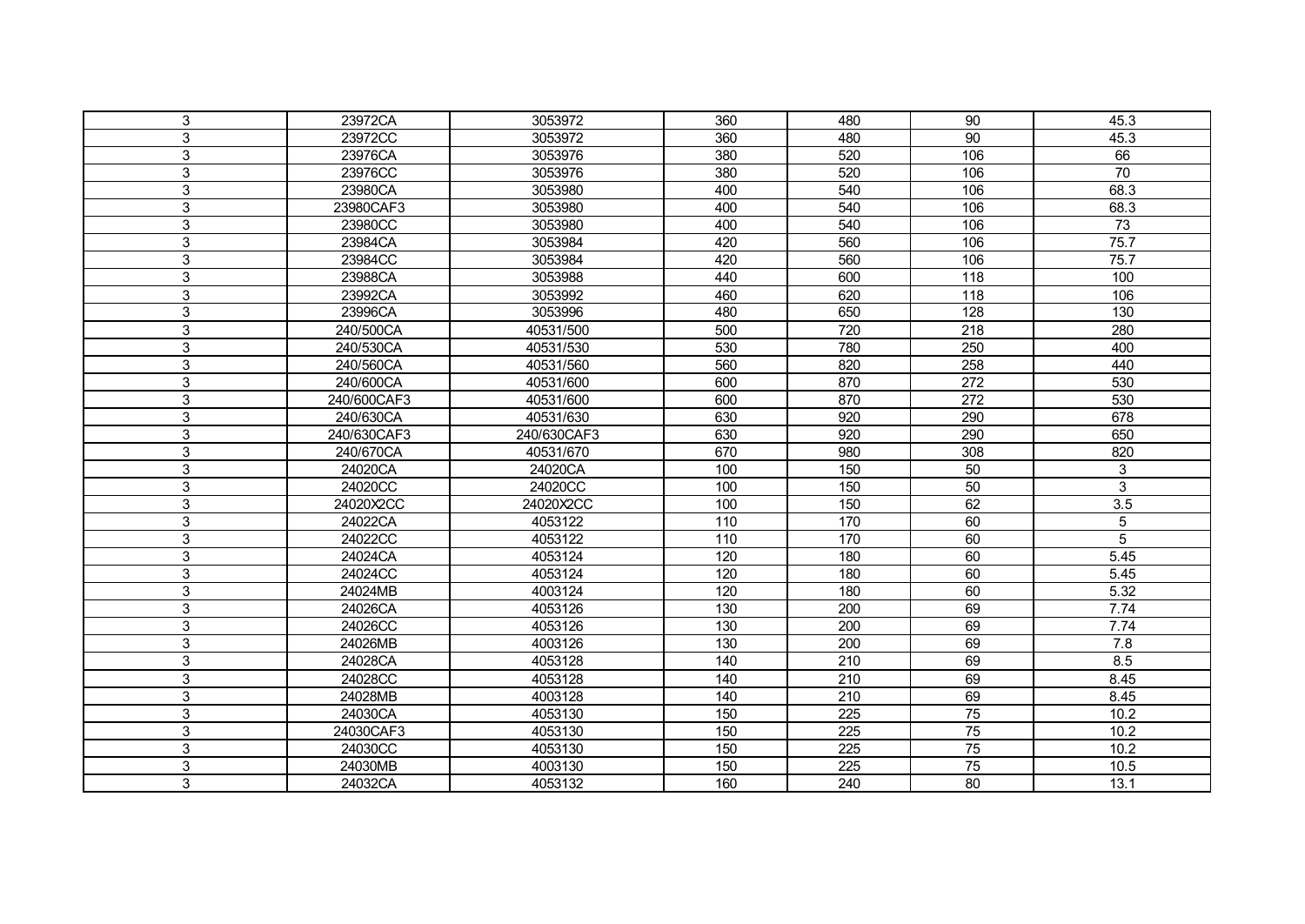| 3           | 24032CAF3 | 4053132 | 160              | 240              | 80  | 12.6            |
|-------------|-----------|---------|------------------|------------------|-----|-----------------|
| 3           | 24032CC   | 4053132 | 160              | 240              | 80  | 12.6            |
| 3           | 24032MB   | 4003132 | 160              | 240              | 80  | 12.6            |
| 3           | 24034CA   | 4053134 | 170              | 260              | 90  | 17.75           |
| 3           | 24034CAF3 | 4053134 | 170              | 260              | 90  | 17.5            |
| 3           | 24034CC   | 4053134 | 170              | 260              | 90  | 17.75           |
| 3           | 24034MB   | 4003134 | 170              | 260              | 90  | 17.5            |
| 3           | 24036CA   | 4053136 | 180              | 280              | 100 | 22.5            |
| 3           | 24036CC   | 4053136 | 180              | 280              | 100 | 22.5            |
| 3           | 24036MB   | 4003136 | 180              | 280              | 100 | 22.5            |
| 3           | 24038CA   | 4053138 | 190              | 290              | 100 | 24.2            |
| 3           | 24038CC   | 4053138 | 190              | 290              | 100 | 24.2            |
| 3           | 24038MB   | 4003138 | 190              | 290              | 100 | 24.2            |
| 3           | 24040CA   | 4053140 | $\overline{200}$ | $\overline{310}$ | 109 | 29.25           |
| 3           | 24040CC   | 4053140 | 200              | 310              | 109 | 29.25           |
| 3           | 24040MB   | 4003140 | 200              | 310              | 109 | 29.3            |
| 3           | 24044CA   | 4053144 | 220              | 340              | 118 | 38.63           |
| 3           | 24044CAF3 | 4053144 | 220              | 340              | 118 | 38.1            |
| 3           | 24044CC   | 4053144 | 220              | 340              | 118 | 38.1            |
| 3           | 24044MB   | 4003144 | 220              | 340              | 118 | 38.1            |
| $\mathsf 3$ | 24048CA   | 4053148 | 240              | 360              | 118 | 42              |
| 3           | 24048CAF3 | 4053148 | 240              | 360              | 118 | 42.3            |
| 3           | 24048CC   | 4053148 | 240              | 360              | 118 | 42.3            |
| 3           | 24048MB   | 4003148 | 240              | 360              | 118 | 42.3            |
| 3           | 24052CA   | 4053152 | 260              | 400              | 140 | 66              |
| 3           | 24052CC   | 4053152 | 260              | 400              | 140 | 66.7            |
| 3           | 24052MB   | 4003152 | 260              | 400              | 140 | 66.7            |
| 3           | 24056CA   | 4053156 | 280              | 420              | 140 | 70.1            |
| 3           | 24056CAF3 | 4053156 | 280              | 420              | 140 | 70.1            |
| 3           | 24056CC   | 4053156 | 280              | 420              | 140 | 70.1            |
| 3           | 24056MB   | 4003156 | 280              | 420              | 140 | 70.1            |
| 3           | 24060CA   | 4053160 | 300              | 460              | 160 | 98.9            |
| 3           | 24060CC   | 4053160 | 300              | 460              | 160 | 97.3            |
| 3           | 24060MB   | 4003160 | 300              | 460              | 160 | 97.3            |
| 3           | 24064CA   | 4053164 | 320              | 480              | 160 | 106             |
| 3           | 24064CAF3 | 4053164 | 320              | 480              | 160 | 106             |
| 3           | 24064CC   | 4053164 | 320              | 480              | 160 | $\overline{98}$ |
| 3           | 24064MB   | 4003164 | 320              | 480              | 160 | 97.9            |
| 3           | 24068CA   | 4053168 | 340              | 520              | 180 | 134             |
|             |           |         |                  |                  |     |                 |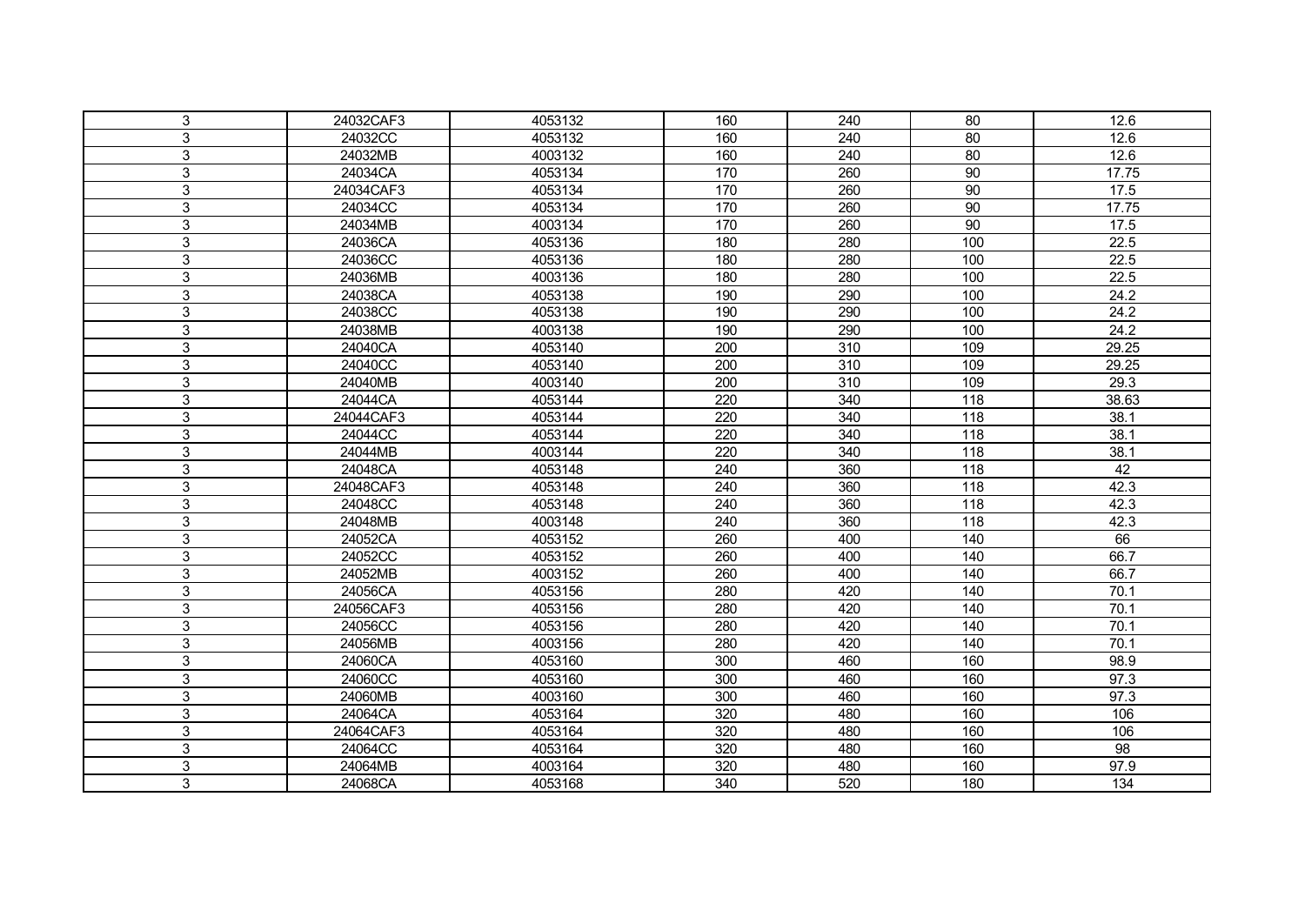| 3                         | 24068CAF3     | 4053168     | 340 | 520  | 180             | 140               |
|---------------------------|---------------|-------------|-----|------|-----------------|-------------------|
| $\mathfrak{S}$            | 24068CC       | 4053168     | 340 | 520  | 180             | 140               |
| 3                         | 24072CA       | 4053172     | 360 | 540  | 180             | 145.6             |
| 3                         | 24072CAF3     | 4053172     | 360 | 540  | 180             | $\frac{145}{145}$ |
| 3                         | 24072CC       | 4053172     | 360 | 540  | 180             | 145               |
| 3                         | 24076CA       | 4053176     | 380 | 560  | 180             | 152               |
| $\mathsf 3$               | 24076CAF3     | 4053176     | 380 | 560  | 180             | 152               |
| 3                         | 24076CC       | 4053176     | 380 | 560  | 180             | 152               |
| $\mathfrak{S}$            | 24080CA       | 4053180     | 400 | 600  | 200             | 203               |
| $\mathfrak{S}$            | 24080CAF3     | 4053180     | 400 | 600  | 200             | 196               |
| $\mathfrak{S}$            | 24080CC       | 4053180     | 400 | 600  | 200             | 196               |
| 3                         | 24084CA       | 4053184     | 420 | 620  | 200             | 211               |
| $\ensuremath{\mathsf{3}}$ | 24084CC/C3W33 |             | 420 | 620  | 200             | 211               |
| 3                         | 24084CC       |             | 420 | 620  | 200             | 211               |
| 3                         | 24084MB       | 4003184     | 420 | 620  | 200             | 201               |
| 3                         | 24088CA       | 4053188     | 440 | 650  | 212             | 250               |
| 3                         | 24088MB       | 4003188     | 440 | 650  | 212             | 250               |
| 3                         | 24092CA       | 4053192     | 460 | 680  | 218             | 278               |
| 3                         | 24096CA       | 4053196     | 480 | 700  | 218             | 294               |
| 3                         | 241/500CA     | 40537/500   | 500 | 830  | 325             | 742               |
| $\mathfrak{S}$            | 241/530CA     | 40537/530   | 530 | 870  | 335             | 773               |
| 3                         | 241/560CA     | 40537/560   | 560 | 920  | 355             | 883               |
| $\mathfrak{S}$            | 241/600CA     | 40537/600   | 600 | 980  | 375             | 1134              |
| $\mathsf 3$               | 241/600CAF3   | 241/600CAF3 | 600 | 980  | 375             | 1134              |
| 3                         | 241/630CA     | 241/630CA   | 630 | 1030 | 400             | 1347              |
| 3                         | 241/630CAF3   | 241/630CAF3 | 630 | 1030 | 400             | 1347              |
| 3                         | 241/670CA     | 241/670CA   | 670 | 1090 | 412             | 1559              |
| 3                         | 241/750CA     | 241/750CA   | 750 | 1220 | 475             | 2217              |
| $\mathsf 3$               | 241/750CAF3   | 241/750CAF3 | 750 | 1220 | 475             | 2217              |
| 3                         | 24120CA       | 4053720     | 100 | 165  | 65              | 5.8               |
| 3                         | 24120CC       | 4053720     | 100 | 165  | 65              | 5.8               |
| 3                         | 24120X3CC     | 24120X3CC   | 100 | 160  | 66              | 4.74              |
| $\mathfrak{S}$            | 24122CA       | 4053722     | 110 | 180  | 69              | 6.92              |
| $\mathfrak{S}$            | 24122CC       | 4053722     | 110 | 180  | 69              | 6.92              |
| $\mathfrak{S}$            | 24122X2CC     | 24122X2CC   | 110 | 180  | $\overline{82}$ | 7.54              |
| 3                         | 24124CA       | 4053724     | 120 | 200  | 80              | 10.36             |
| 3                         | 24124CC       | 4053724     | 120 | 200  | 80              | 10.36             |
|                           |               |             |     |      |                 |                   |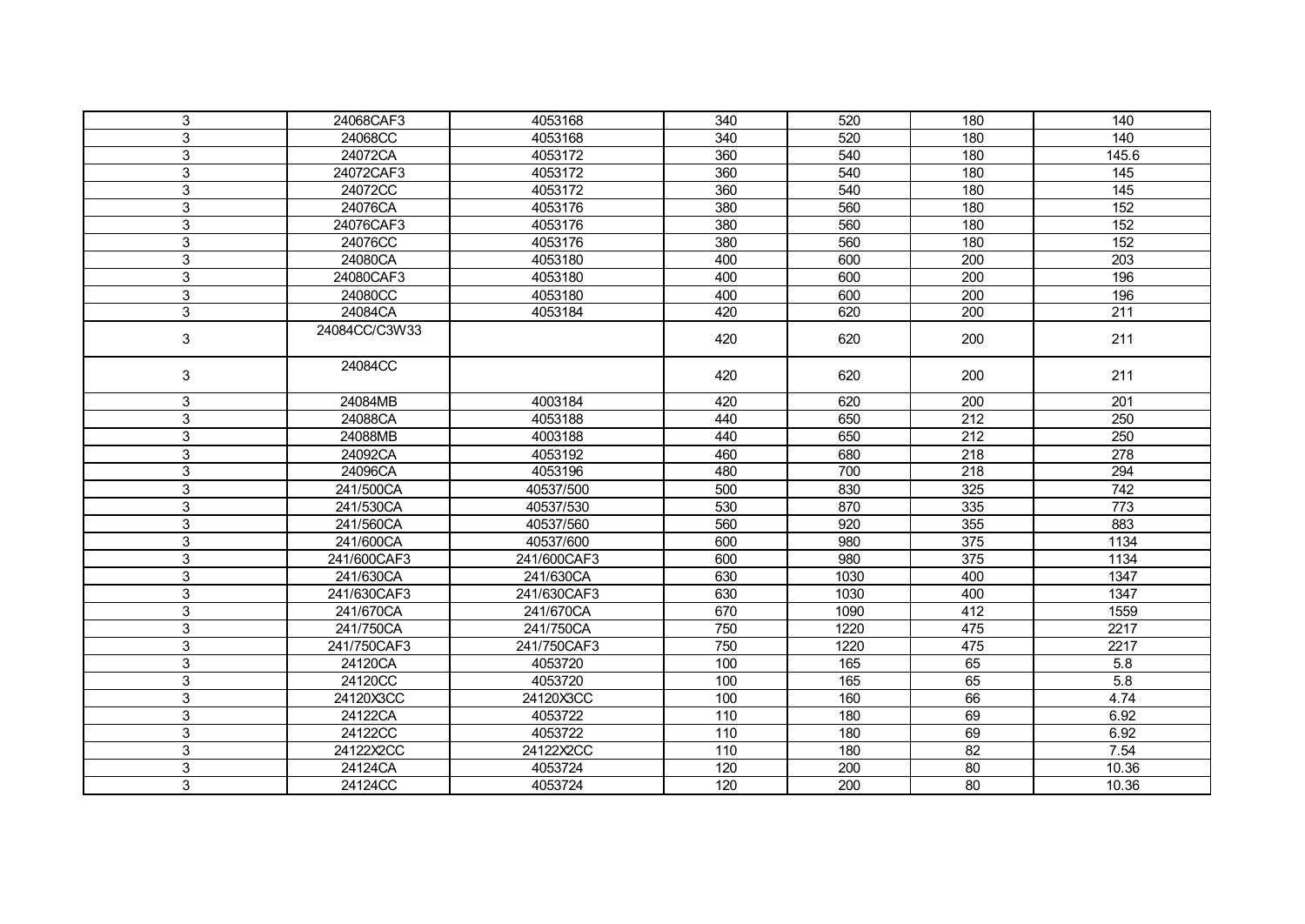| 3 | 24124MB   | 4003724 | 120              | 200              | 80  | 10.2              |
|---|-----------|---------|------------------|------------------|-----|-------------------|
| 3 | 24126CA   | 4053726 | 130              | 210              | 80  | 11.5              |
| 3 | 24126CC   | 4053726 | 130              | $\overline{210}$ | 80  | $\overline{11}$   |
| 3 | 24126MB   | 4003726 | 130              | 210              | 80  | 10.9              |
| 3 | 24128CA   | 4053728 | 140              | 225              | 85  | 12.88             |
| 3 | 24128CAF3 | 4053728 | 140              | 225              | 85  | 12.5              |
| 3 | 24128CC   | 4053728 | 140              | 225              | 85  | 12.5              |
| 3 | 24128MB   | 4003728 | 140              | 225              | 85  | 12.5              |
| 3 | 24130CA   | 4053730 | 150              | 250              | 100 | 19.1              |
| 3 | 24130CAF3 | 4053730 | 150              | 250              | 100 | 19.1              |
| 3 | 24130CC   | 4053730 | 150              | 250              | 100 | 19.7              |
| 3 | 24130MB   | 4003730 | 150              | 250              | 100 | 19.7              |
| 3 | 24132CA   | 4053732 | 160              | 270              | 109 | 23.72             |
| 3 | 24132CAF3 | 4053732 | 160              | 270              | 109 | 24.5              |
| 3 | 24132CC   | 4053732 | 160              | 270              | 109 | 24.5              |
| 3 | 24132MB   | 4003732 | 160              | 270              | 109 | 24.5              |
| 3 | 24134CA   | 4053734 | 170              | 280              | 109 | 25.1              |
| 3 | 24134CC   | 4053734 | 170              | 280              | 109 | 25.1              |
| 3 | 24134MB   | 4003734 | 170              | 280              | 109 | 25.5              |
| 3 | 24136CA   | 4053736 | 180              | 300              | 118 | 33.1              |
| 3 | 24136CC   | 4053736 | 180              | 300              | 118 | 33.1              |
| 3 | 24136MB   | 4003736 | 180              | 300              | 118 | 33.1              |
| 3 | 24138CA   | 4053738 | 190              | 320              | 128 | 41.8              |
| 3 | 24138CC   | 4053738 | 190              | 320              | 128 | 41                |
| 3 | 24138MB   | 4003738 | 190              | 320              | 128 | 40.66             |
| 3 | 24140CA   | 4053740 | 200              | 340              | 140 | 51.72             |
| 3 | 24140CAF3 | 4053740 | $\overline{200}$ | 340              | 140 | $\overline{51}$   |
| 3 | 24140CC   | 4053740 | 200              | 340              | 140 | 51                |
| 3 | 24140MB   | 4003740 | 200              | 340              | 140 | 50.9              |
| 3 | 24144CA   | 4053744 | 220              | 370              | 150 | 63.8              |
| 3 | 24144CC   | 4053744 | 220              | 370              | 150 | 65                |
| 3 | 24144MB   | 4003744 | 220              | 370              | 150 | 65.1              |
| 3 | 24148CA   | 4053748 | 240              | 400              | 160 | 80.3              |
| 3 | 24148CAF3 | 4053748 | 240              | 400              | 160 | 80.3              |
| 3 | 24148CC   | 4053748 | 240              | 400              | 160 | 80.3              |
| 3 | 24148MB   | 4003748 | 240              | 400              | 160 | 80.3              |
| 3 | 24152CA   | 4053752 | 260              | 440              | 180 | $\frac{111}{111}$ |
| 3 | 24152CAF3 | 4053752 | 260              | 440              | 180 | 111               |
| 3 | 24152CC   | 4053752 | 260              | 440              | 180 | $\frac{111}{111}$ |
|   |           |         |                  |                  |     |                   |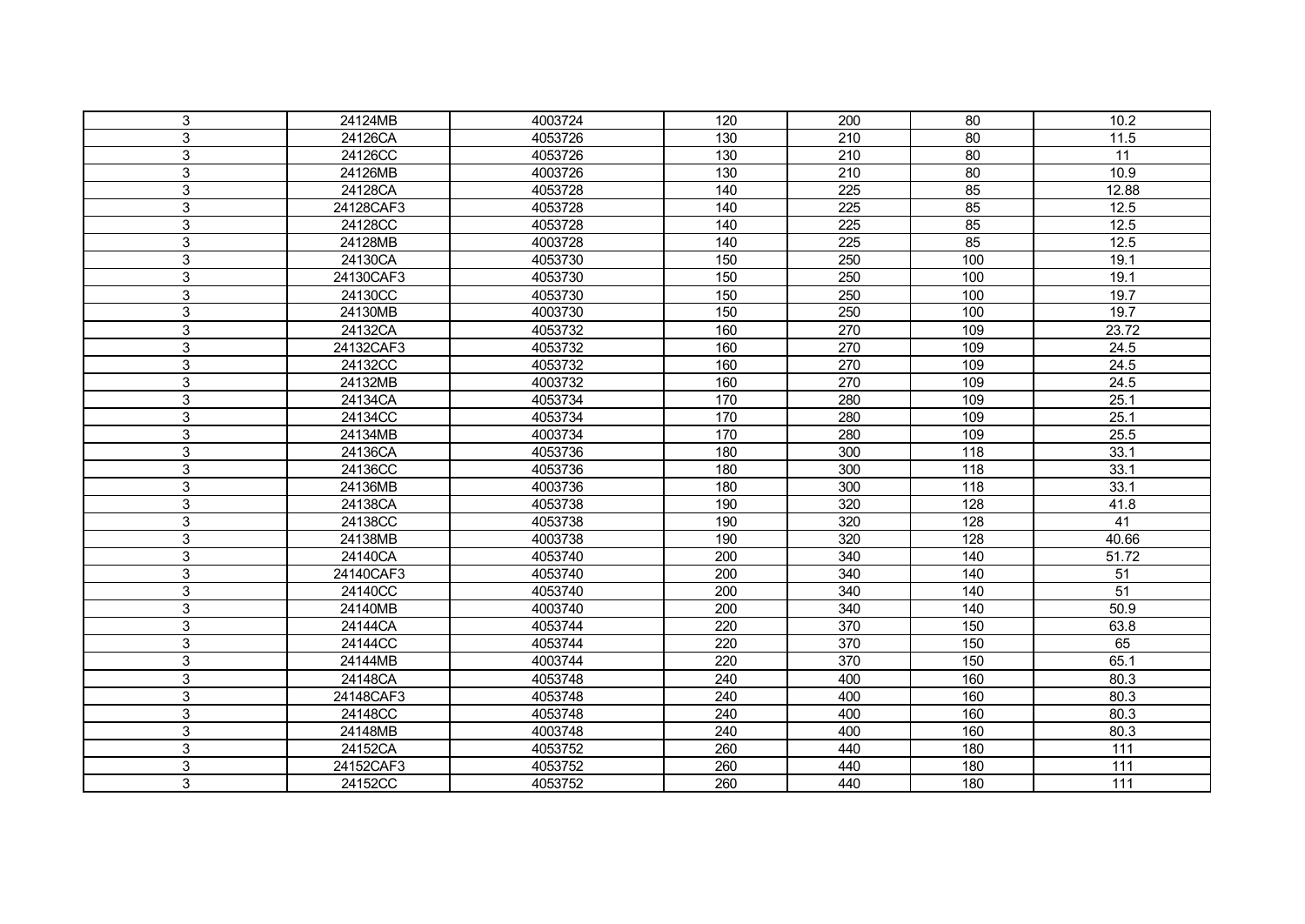| 3<br>24152MB<br>4003752<br>260<br>111<br>440<br>180<br>3<br>119<br>24156CA<br>4053756<br>280<br>460<br>180<br>119<br>3<br>24156CAF3<br>4053756<br>280<br>460<br>180<br>3<br>119<br>24156CC<br>4053756<br>280<br>460<br>180<br>119<br>3<br>4003756<br>460<br>24156MB<br>280<br>180<br>3<br>24160CA<br>4053760<br>500<br>160<br>300<br>200<br>3<br>160<br>24160CC<br>4053760<br>300<br>500<br>200<br>3<br>160<br>24160MB<br>4003760<br>300<br>500<br>200<br>3<br>320<br>206<br>24164CA<br>4053764<br>540<br>218<br>3<br>4053764<br>320<br>540<br>207<br>24164CC<br>218<br>3<br>$\overline{206}$<br>4003764<br>320<br>540<br>218<br>24164MB<br>256<br>3<br>4053768<br>340<br>580<br>243<br>24168CA<br>256<br>3<br>24168CAF3<br>4053768<br>340<br>580<br>243<br>256<br>3<br>580<br>24168CC<br>4053768<br>340<br>243<br>256<br>3<br>24168MB<br>4053768<br>340<br>580<br>243<br>3<br>24172CA<br>4053772<br>360<br>600<br>269.9<br>243<br>3<br>4053772<br>269.9<br>24172CAF3<br>360<br>600<br>243<br>3<br>24172CC<br>4053772<br>360<br>600<br>243<br>269<br>3<br>303<br>24176CA<br>4053776<br>380<br>620<br>243<br>3<br>650<br>340<br>24180CA<br>4053780<br>400<br>250<br>3<br>340<br>24180CAF3<br>4053780<br>400<br>650<br>250<br>3<br>700<br>280<br>441<br>4053784<br>420<br>24184CA<br>457<br>3<br>280<br>24184MB<br>4003784<br>420<br>700<br>3<br>4053788<br>720<br>280<br>443<br>24188CA<br>440<br>3<br>459<br>4053792<br>460<br>760<br>300<br>24192CA<br>459<br>3<br>24192CAF3<br>4053792<br>460<br>760<br>300<br>555<br>3<br>4003792<br>460<br>760<br>300<br>24192MB<br>3<br>4053796<br>790<br>308<br>584<br>24196CA<br>480<br>3<br>248/1320CAF3/W20<br>1320<br>1600<br>1190<br>248/1320CAF3/W20<br>280<br>3<br>1400<br>1700<br>1267<br>248/1400CAF3X2CAF3X2<br>248/1400CAF3X2CAF3X2<br>270<br>3<br>248/1400X2CAF3/C3W33X<br>248/1400X2CAF3/C3W33X<br>1400<br>1700<br>300<br>1420<br>3<br>248/1600CAF3X3<br>248/1600CAF3X3<br>1600<br>1900<br>350<br>1913<br>3<br>750<br>920<br>246<br>248/750MB<br>248/750MB<br>170<br>3<br>335<br>1387<br>249/1060<br>1060<br>1400<br>249/1060CA<br>3<br>355<br>1778<br>249/1180CA<br>1180<br>1540<br>249/1180CA<br>3<br>425<br>2886<br>249/1400X3CAF3<br>249/1400<br>1400<br>1820<br>3<br>900<br>788<br>249/900X3CAF3<br>249/900<br>1180<br>260<br>3<br>24952CA<br>24952CA<br>260<br>360<br>31.5<br>100<br>3<br>816<br>1100<br>1370 |                    |                    |  |     |  |
|------------------------------------------------------------------------------------------------------------------------------------------------------------------------------------------------------------------------------------------------------------------------------------------------------------------------------------------------------------------------------------------------------------------------------------------------------------------------------------------------------------------------------------------------------------------------------------------------------------------------------------------------------------------------------------------------------------------------------------------------------------------------------------------------------------------------------------------------------------------------------------------------------------------------------------------------------------------------------------------------------------------------------------------------------------------------------------------------------------------------------------------------------------------------------------------------------------------------------------------------------------------------------------------------------------------------------------------------------------------------------------------------------------------------------------------------------------------------------------------------------------------------------------------------------------------------------------------------------------------------------------------------------------------------------------------------------------------------------------------------------------------------------------------------------------------------------------------------------------------------------------------------------------------------------------------------------------------------------------------------------------------------------------------------------------------------------------------------------------------------------------------------------------------------------------------------------------------------------------------------------------------------------------------------------------------------------------------------------------------------|--------------------|--------------------|--|-----|--|
|                                                                                                                                                                                                                                                                                                                                                                                                                                                                                                                                                                                                                                                                                                                                                                                                                                                                                                                                                                                                                                                                                                                                                                                                                                                                                                                                                                                                                                                                                                                                                                                                                                                                                                                                                                                                                                                                                                                                                                                                                                                                                                                                                                                                                                                                                                                                                                        |                    |                    |  |     |  |
|                                                                                                                                                                                                                                                                                                                                                                                                                                                                                                                                                                                                                                                                                                                                                                                                                                                                                                                                                                                                                                                                                                                                                                                                                                                                                                                                                                                                                                                                                                                                                                                                                                                                                                                                                                                                                                                                                                                                                                                                                                                                                                                                                                                                                                                                                                                                                                        |                    |                    |  |     |  |
|                                                                                                                                                                                                                                                                                                                                                                                                                                                                                                                                                                                                                                                                                                                                                                                                                                                                                                                                                                                                                                                                                                                                                                                                                                                                                                                                                                                                                                                                                                                                                                                                                                                                                                                                                                                                                                                                                                                                                                                                                                                                                                                                                                                                                                                                                                                                                                        |                    |                    |  |     |  |
|                                                                                                                                                                                                                                                                                                                                                                                                                                                                                                                                                                                                                                                                                                                                                                                                                                                                                                                                                                                                                                                                                                                                                                                                                                                                                                                                                                                                                                                                                                                                                                                                                                                                                                                                                                                                                                                                                                                                                                                                                                                                                                                                                                                                                                                                                                                                                                        |                    |                    |  |     |  |
|                                                                                                                                                                                                                                                                                                                                                                                                                                                                                                                                                                                                                                                                                                                                                                                                                                                                                                                                                                                                                                                                                                                                                                                                                                                                                                                                                                                                                                                                                                                                                                                                                                                                                                                                                                                                                                                                                                                                                                                                                                                                                                                                                                                                                                                                                                                                                                        |                    |                    |  |     |  |
|                                                                                                                                                                                                                                                                                                                                                                                                                                                                                                                                                                                                                                                                                                                                                                                                                                                                                                                                                                                                                                                                                                                                                                                                                                                                                                                                                                                                                                                                                                                                                                                                                                                                                                                                                                                                                                                                                                                                                                                                                                                                                                                                                                                                                                                                                                                                                                        |                    |                    |  |     |  |
|                                                                                                                                                                                                                                                                                                                                                                                                                                                                                                                                                                                                                                                                                                                                                                                                                                                                                                                                                                                                                                                                                                                                                                                                                                                                                                                                                                                                                                                                                                                                                                                                                                                                                                                                                                                                                                                                                                                                                                                                                                                                                                                                                                                                                                                                                                                                                                        |                    |                    |  |     |  |
|                                                                                                                                                                                                                                                                                                                                                                                                                                                                                                                                                                                                                                                                                                                                                                                                                                                                                                                                                                                                                                                                                                                                                                                                                                                                                                                                                                                                                                                                                                                                                                                                                                                                                                                                                                                                                                                                                                                                                                                                                                                                                                                                                                                                                                                                                                                                                                        |                    |                    |  |     |  |
|                                                                                                                                                                                                                                                                                                                                                                                                                                                                                                                                                                                                                                                                                                                                                                                                                                                                                                                                                                                                                                                                                                                                                                                                                                                                                                                                                                                                                                                                                                                                                                                                                                                                                                                                                                                                                                                                                                                                                                                                                                                                                                                                                                                                                                                                                                                                                                        |                    |                    |  |     |  |
|                                                                                                                                                                                                                                                                                                                                                                                                                                                                                                                                                                                                                                                                                                                                                                                                                                                                                                                                                                                                                                                                                                                                                                                                                                                                                                                                                                                                                                                                                                                                                                                                                                                                                                                                                                                                                                                                                                                                                                                                                                                                                                                                                                                                                                                                                                                                                                        |                    |                    |  |     |  |
|                                                                                                                                                                                                                                                                                                                                                                                                                                                                                                                                                                                                                                                                                                                                                                                                                                                                                                                                                                                                                                                                                                                                                                                                                                                                                                                                                                                                                                                                                                                                                                                                                                                                                                                                                                                                                                                                                                                                                                                                                                                                                                                                                                                                                                                                                                                                                                        |                    |                    |  |     |  |
|                                                                                                                                                                                                                                                                                                                                                                                                                                                                                                                                                                                                                                                                                                                                                                                                                                                                                                                                                                                                                                                                                                                                                                                                                                                                                                                                                                                                                                                                                                                                                                                                                                                                                                                                                                                                                                                                                                                                                                                                                                                                                                                                                                                                                                                                                                                                                                        |                    |                    |  |     |  |
|                                                                                                                                                                                                                                                                                                                                                                                                                                                                                                                                                                                                                                                                                                                                                                                                                                                                                                                                                                                                                                                                                                                                                                                                                                                                                                                                                                                                                                                                                                                                                                                                                                                                                                                                                                                                                                                                                                                                                                                                                                                                                                                                                                                                                                                                                                                                                                        |                    |                    |  |     |  |
|                                                                                                                                                                                                                                                                                                                                                                                                                                                                                                                                                                                                                                                                                                                                                                                                                                                                                                                                                                                                                                                                                                                                                                                                                                                                                                                                                                                                                                                                                                                                                                                                                                                                                                                                                                                                                                                                                                                                                                                                                                                                                                                                                                                                                                                                                                                                                                        |                    |                    |  |     |  |
|                                                                                                                                                                                                                                                                                                                                                                                                                                                                                                                                                                                                                                                                                                                                                                                                                                                                                                                                                                                                                                                                                                                                                                                                                                                                                                                                                                                                                                                                                                                                                                                                                                                                                                                                                                                                                                                                                                                                                                                                                                                                                                                                                                                                                                                                                                                                                                        |                    |                    |  |     |  |
|                                                                                                                                                                                                                                                                                                                                                                                                                                                                                                                                                                                                                                                                                                                                                                                                                                                                                                                                                                                                                                                                                                                                                                                                                                                                                                                                                                                                                                                                                                                                                                                                                                                                                                                                                                                                                                                                                                                                                                                                                                                                                                                                                                                                                                                                                                                                                                        |                    |                    |  |     |  |
|                                                                                                                                                                                                                                                                                                                                                                                                                                                                                                                                                                                                                                                                                                                                                                                                                                                                                                                                                                                                                                                                                                                                                                                                                                                                                                                                                                                                                                                                                                                                                                                                                                                                                                                                                                                                                                                                                                                                                                                                                                                                                                                                                                                                                                                                                                                                                                        |                    |                    |  |     |  |
|                                                                                                                                                                                                                                                                                                                                                                                                                                                                                                                                                                                                                                                                                                                                                                                                                                                                                                                                                                                                                                                                                                                                                                                                                                                                                                                                                                                                                                                                                                                                                                                                                                                                                                                                                                                                                                                                                                                                                                                                                                                                                                                                                                                                                                                                                                                                                                        |                    |                    |  |     |  |
|                                                                                                                                                                                                                                                                                                                                                                                                                                                                                                                                                                                                                                                                                                                                                                                                                                                                                                                                                                                                                                                                                                                                                                                                                                                                                                                                                                                                                                                                                                                                                                                                                                                                                                                                                                                                                                                                                                                                                                                                                                                                                                                                                                                                                                                                                                                                                                        |                    |                    |  |     |  |
|                                                                                                                                                                                                                                                                                                                                                                                                                                                                                                                                                                                                                                                                                                                                                                                                                                                                                                                                                                                                                                                                                                                                                                                                                                                                                                                                                                                                                                                                                                                                                                                                                                                                                                                                                                                                                                                                                                                                                                                                                                                                                                                                                                                                                                                                                                                                                                        |                    |                    |  |     |  |
|                                                                                                                                                                                                                                                                                                                                                                                                                                                                                                                                                                                                                                                                                                                                                                                                                                                                                                                                                                                                                                                                                                                                                                                                                                                                                                                                                                                                                                                                                                                                                                                                                                                                                                                                                                                                                                                                                                                                                                                                                                                                                                                                                                                                                                                                                                                                                                        |                    |                    |  |     |  |
|                                                                                                                                                                                                                                                                                                                                                                                                                                                                                                                                                                                                                                                                                                                                                                                                                                                                                                                                                                                                                                                                                                                                                                                                                                                                                                                                                                                                                                                                                                                                                                                                                                                                                                                                                                                                                                                                                                                                                                                                                                                                                                                                                                                                                                                                                                                                                                        |                    |                    |  |     |  |
|                                                                                                                                                                                                                                                                                                                                                                                                                                                                                                                                                                                                                                                                                                                                                                                                                                                                                                                                                                                                                                                                                                                                                                                                                                                                                                                                                                                                                                                                                                                                                                                                                                                                                                                                                                                                                                                                                                                                                                                                                                                                                                                                                                                                                                                                                                                                                                        |                    |                    |  |     |  |
|                                                                                                                                                                                                                                                                                                                                                                                                                                                                                                                                                                                                                                                                                                                                                                                                                                                                                                                                                                                                                                                                                                                                                                                                                                                                                                                                                                                                                                                                                                                                                                                                                                                                                                                                                                                                                                                                                                                                                                                                                                                                                                                                                                                                                                                                                                                                                                        |                    |                    |  |     |  |
|                                                                                                                                                                                                                                                                                                                                                                                                                                                                                                                                                                                                                                                                                                                                                                                                                                                                                                                                                                                                                                                                                                                                                                                                                                                                                                                                                                                                                                                                                                                                                                                                                                                                                                                                                                                                                                                                                                                                                                                                                                                                                                                                                                                                                                                                                                                                                                        |                    |                    |  |     |  |
|                                                                                                                                                                                                                                                                                                                                                                                                                                                                                                                                                                                                                                                                                                                                                                                                                                                                                                                                                                                                                                                                                                                                                                                                                                                                                                                                                                                                                                                                                                                                                                                                                                                                                                                                                                                                                                                                                                                                                                                                                                                                                                                                                                                                                                                                                                                                                                        |                    |                    |  |     |  |
|                                                                                                                                                                                                                                                                                                                                                                                                                                                                                                                                                                                                                                                                                                                                                                                                                                                                                                                                                                                                                                                                                                                                                                                                                                                                                                                                                                                                                                                                                                                                                                                                                                                                                                                                                                                                                                                                                                                                                                                                                                                                                                                                                                                                                                                                                                                                                                        |                    |                    |  |     |  |
|                                                                                                                                                                                                                                                                                                                                                                                                                                                                                                                                                                                                                                                                                                                                                                                                                                                                                                                                                                                                                                                                                                                                                                                                                                                                                                                                                                                                                                                                                                                                                                                                                                                                                                                                                                                                                                                                                                                                                                                                                                                                                                                                                                                                                                                                                                                                                                        |                    |                    |  |     |  |
|                                                                                                                                                                                                                                                                                                                                                                                                                                                                                                                                                                                                                                                                                                                                                                                                                                                                                                                                                                                                                                                                                                                                                                                                                                                                                                                                                                                                                                                                                                                                                                                                                                                                                                                                                                                                                                                                                                                                                                                                                                                                                                                                                                                                                                                                                                                                                                        |                    |                    |  |     |  |
|                                                                                                                                                                                                                                                                                                                                                                                                                                                                                                                                                                                                                                                                                                                                                                                                                                                                                                                                                                                                                                                                                                                                                                                                                                                                                                                                                                                                                                                                                                                                                                                                                                                                                                                                                                                                                                                                                                                                                                                                                                                                                                                                                                                                                                                                                                                                                                        |                    |                    |  |     |  |
|                                                                                                                                                                                                                                                                                                                                                                                                                                                                                                                                                                                                                                                                                                                                                                                                                                                                                                                                                                                                                                                                                                                                                                                                                                                                                                                                                                                                                                                                                                                                                                                                                                                                                                                                                                                                                                                                                                                                                                                                                                                                                                                                                                                                                                                                                                                                                                        |                    |                    |  |     |  |
|                                                                                                                                                                                                                                                                                                                                                                                                                                                                                                                                                                                                                                                                                                                                                                                                                                                                                                                                                                                                                                                                                                                                                                                                                                                                                                                                                                                                                                                                                                                                                                                                                                                                                                                                                                                                                                                                                                                                                                                                                                                                                                                                                                                                                                                                                                                                                                        |                    |                    |  |     |  |
|                                                                                                                                                                                                                                                                                                                                                                                                                                                                                                                                                                                                                                                                                                                                                                                                                                                                                                                                                                                                                                                                                                                                                                                                                                                                                                                                                                                                                                                                                                                                                                                                                                                                                                                                                                                                                                                                                                                                                                                                                                                                                                                                                                                                                                                                                                                                                                        |                    |                    |  |     |  |
|                                                                                                                                                                                                                                                                                                                                                                                                                                                                                                                                                                                                                                                                                                                                                                                                                                                                                                                                                                                                                                                                                                                                                                                                                                                                                                                                                                                                                                                                                                                                                                                                                                                                                                                                                                                                                                                                                                                                                                                                                                                                                                                                                                                                                                                                                                                                                                        |                    |                    |  |     |  |
|                                                                                                                                                                                                                                                                                                                                                                                                                                                                                                                                                                                                                                                                                                                                                                                                                                                                                                                                                                                                                                                                                                                                                                                                                                                                                                                                                                                                                                                                                                                                                                                                                                                                                                                                                                                                                                                                                                                                                                                                                                                                                                                                                                                                                                                                                                                                                                        |                    |                    |  |     |  |
|                                                                                                                                                                                                                                                                                                                                                                                                                                                                                                                                                                                                                                                                                                                                                                                                                                                                                                                                                                                                                                                                                                                                                                                                                                                                                                                                                                                                                                                                                                                                                                                                                                                                                                                                                                                                                                                                                                                                                                                                                                                                                                                                                                                                                                                                                                                                                                        |                    |                    |  |     |  |
|                                                                                                                                                                                                                                                                                                                                                                                                                                                                                                                                                                                                                                                                                                                                                                                                                                                                                                                                                                                                                                                                                                                                                                                                                                                                                                                                                                                                                                                                                                                                                                                                                                                                                                                                                                                                                                                                                                                                                                                                                                                                                                                                                                                                                                                                                                                                                                        |                    |                    |  |     |  |
|                                                                                                                                                                                                                                                                                                                                                                                                                                                                                                                                                                                                                                                                                                                                                                                                                                                                                                                                                                                                                                                                                                                                                                                                                                                                                                                                                                                                                                                                                                                                                                                                                                                                                                                                                                                                                                                                                                                                                                                                                                                                                                                                                                                                                                                                                                                                                                        |                    |                    |  |     |  |
|                                                                                                                                                                                                                                                                                                                                                                                                                                                                                                                                                                                                                                                                                                                                                                                                                                                                                                                                                                                                                                                                                                                                                                                                                                                                                                                                                                                                                                                                                                                                                                                                                                                                                                                                                                                                                                                                                                                                                                                                                                                                                                                                                                                                                                                                                                                                                                        | 26/1100CAF3/C3W33X | 26/1100CAF3/C3W33X |  | 250 |  |